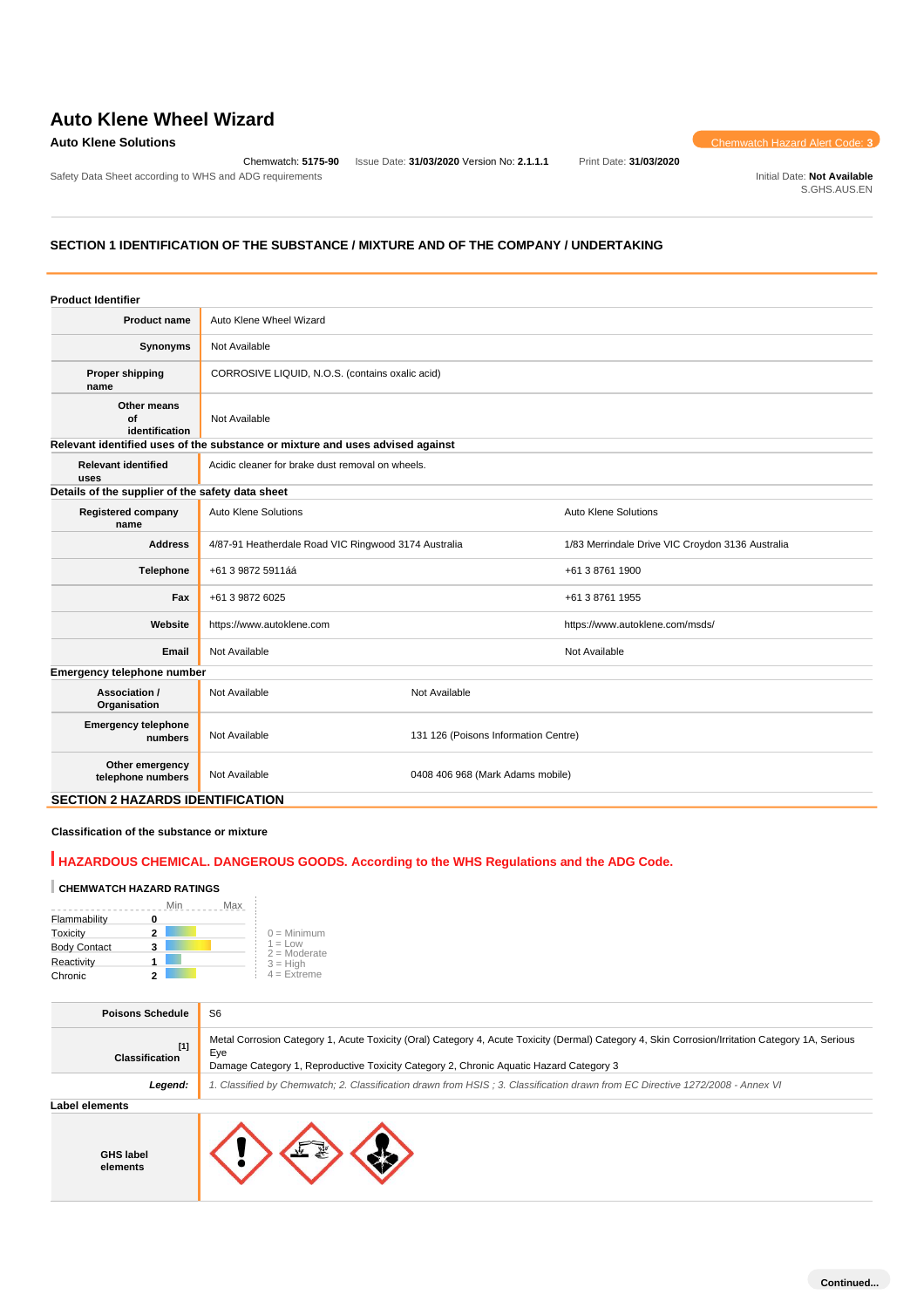Version No: **2.1.1.1** Print Date: **31/03/2020**

# Chemwatch: **5175-90** Page **2** of **14** Issue Date: **31/03/2020 Auto Klene Wheel Wizard**

**SIGNAL WORD DANGER** Hazard statement(s) H290 May be corrosive to metals. H302 Harmful if swallowed. **H312** Harmful in contact with skin. **H314** Causes severe skin burns and eye damage. **H318** Causes serious eye damage. **H361** Suspected of damaging fertility or the unborn child. **H412** Harmful to aquatic life with long lasting effects. **Precautionary statement(s) Prevention P201** Obtain special instructions before use. **P260** Do not breathe dust/fume/gas/mist/vapours/spray. **P280** Wear protective gloves/protective clothing/eye protection/face protection. **P281** Use personal protective equipment as required. **P234** Keep only in original container. **P270** Do not eat, drink or smoke when using this product. **P273** Avoid release to the environment. **Precautionary statement(s) Response P301+P330+P331** IF SWALLOWED: Rinse mouth. Do NOT induce vomiting. P303+P361+P353 | IF ON SKIN (or hair): Remove/Take off immediately all contaminated clothing. Rinse skin with water/shower. **P305+P351+P338** IF IN EYES: Rinse cautiously with water for several minutes. Remove contact lenses, if present and easy to do. Continue rinsing. **P308+P313** IF exposed or concerned: Get medical advice/attention. **P310** Immediately call a POISON CENTER or doctor/physician. **P363** Wash contaminated clothing before reuse. **P390** Absorb spillage to prevent material damage. **Precautionary statement(s) Storage P405** Store locked up. **Precautionary statement(s) Disposal P501** Dispose of contents/container in accordance with local regulations.

# **SECTION 3 COMPOSITION / INFORMATION ON INGREDIENTS**

### **Substances**

See section below for composition of Mixtures

### **Mixtures**

| <b>CAS No</b>                       | %[weight] | Name                        |
|-------------------------------------|-----------|-----------------------------|
| 144-62-7                            | $10 - 30$ | oxalic acid                 |
| 9002-92-0                           | $0 - 10$  | lauryl alcohol, ethoxylated |
| 141-43-5                            | $0 - 10$  | ethanolamine                |
| 7732-18-5                           | balance   | water                       |
| $0.0000011$ $0.0000001$ $0.0000000$ |           |                             |

# **SECTION 4 FIRST AID MEASURES**

| Description of first aid measures |                                                                                                                                                                                                                                                                                                                                                                                                                                                                                                                                                                                |
|-----------------------------------|--------------------------------------------------------------------------------------------------------------------------------------------------------------------------------------------------------------------------------------------------------------------------------------------------------------------------------------------------------------------------------------------------------------------------------------------------------------------------------------------------------------------------------------------------------------------------------|
| <b>Eye Contact</b>                | If this product comes in contact with the eyes:<br>Immediately hold eyelids apart and flush the eye continuously with running water.<br>Ensure complete irrigation of the eye by keeping eyelids apart and away from eye and moving the eyelids by occasionally lifting the upper and<br>lower lids. Continue flushing until advised to stop by the Poisons Information Centre or a doctor, or for at least 15 minutes.<br>▶ Transport to hospital or doctor without delay.<br>► Removal of contact lenses after an eye injury should only be undertaken by skilled personnel. |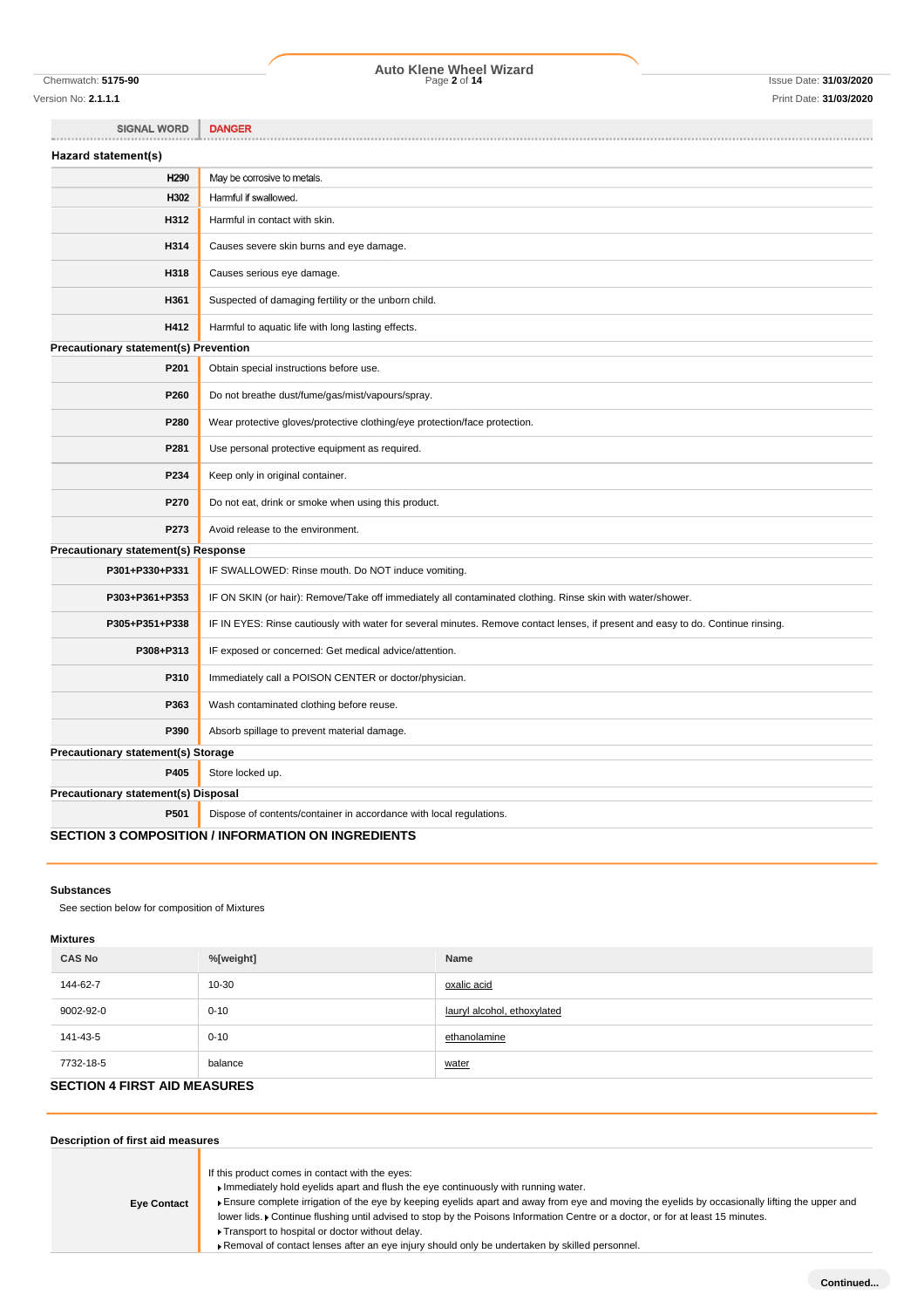**Auto Klene Wheel Wizard**<br>Page 3 of 14

Chemwatch: **5175-90** Page **3** of **14** Issue Date: **31/03/2020**

Version No: **2.1.1.1** Print Date: **31/03/2020 Skin Contact** If skin or hair contact occurs: Immediately flush body and clothes with large amounts of water, using safety shower if available. Cuickly remove all contaminated clothing, including footwear. Wash skin and hair with running water. Continue flushing with water until advised to stop by the Poisons Information Centre. Transport to hospital, or doctor. **Inhalation** If fumes or combustion products are inhaled remove from contaminated area. Lay patient down. Keep warm and rested. Prostheses such as false teeth, which may block airway, should be removed, where possible, prior to initiating first aid procedures. Apply artificial respiration if not breathing, preferably with a demand valve resuscitator, bag-valve mask device, or pocket mask as trained. Perform CPR if necessary. **Transport to hospital, or doctor, without delay.** Inhalation of vapours or aerosols (mists, fumes) may cause lung oedema. Corrosive substances may cause lung damage (e.g. lung oedema, fluid in the lungs). As this reaction may be delayed up to 24 hours after exposure, affected individuals need complete rest (preferably in semi-recumbent posture) and must be kept under medical observation even if no symptoms are (yet) manifested. Before any such manifestation, the administration of a spray containing a dexamethasone derivative or beclomethasone derivative may be considered. **This must definitely be left to a doctor or person authorised by him/her.** (ICSC13719) **Ingestion** For advice, contact a Poisons Information Centre or a doctor at once. Urgent hospital treatment is likely to be needed. ed do **NOT** induce vomiting If vomiting occurs, lean patient forward or place on left side (head-down position, if possible) to maintain open airway and prevent aspiration. **• Observe the patient carefully.** Never give liquid to a person showing signs of being sleepy or with reduced awareness; i.e. becoming unconscious. Give water to rinse out mouth, then provide liquid slowly and as much as casualty can comfortably drink. Transport to hospital or doctor without delay.

### **Indication of any immediate medical attention and special treatment needed**

Effective therapy against burns from oxalic acid involves replacement of calcium.

Intravenous oxalic acid is substantially excreted (88% - 90%) in the urine within 36 hours.

For acute or short term repeated exposures to strong acids:

Airway problems may arise from laryngeal edema and inhalation exposure. Treat with 100% oxygen initially.

KRespiratory distress may require cricothyroidotomy if endotracheal intubation is contraindicated by excessive swelling K

Intravenous lines should be established immediately in all cases where there is evidence of circulatory compromise.

Strong acids produce a coagulation necrosis characterised by formation of a coagulum (eschar) as a result of the dessicating action of the acid on proteins in specific tissues. INGESTION:

Immediate dilution (milk or water) within 30 minutes post ingestion is recommended.

**DO NOT** attempt to neutralise the acid since exothermic reaction may extend the corrosive injury.

Be careful to avoid further vomit since re-exposure of the mucosa to the acid is harmful. Limit fluids to one or two glasses in an

adult. Charcoal has no place in acid management.

Some authors suggest the use of lavage within 1 hour of ingestion.

SKIN:

Skin lesions require copious saline irrigation. Treat chemical burns as thermal burns with non-adherent gauze and

wrapping. Deep second-degree burns may benefit from topical silver sulfadiazine. EYE:

- Eye injuries require retraction of the eyelids to ensure thorough irrigation of the conjuctival cul-de-sacs. Irrigation should last at least 20-30 minutes. **DO NOT** use neutralising agents or any other additives. Several litres of saline are required.
- ▶ Cycloplegic drops, (1% cyclopentolate for short-term use or 5% homatropine for longer term use) antibiotic drops, vasoconstrictive agents or artificial tears may be indicated dependent on the severity of the injury.
- Steroid eye drops should only be administered with the approval of a consulting ophthalmologist).

[Ellenhorn and Barceloux: Medical Toxicology]

Treatment must be prompt.

- Give immediately by mouth, a dilute solution of any soluble calcium salt; calcium lactate, lime water, finely pulverised chalk or plaster suspended in a large volume of water or milk. Large amounts of calcium are required to inactivate oxalate by precipitating it as the insoluble calcium salt. Do NOT give an emetic drug.
- Perform gastric lavage carefully or not at all if severe mucosal injury is evident. Dilute lime water (calcium hydroxide) makes a good lavage fluid if used in large quantity.

Administer a slow intravenous injection of 10-20 ml of calcium gluconate (10% solution) or of calcium chloride (5% solution). This injection may be repeated frequently to prevent hypocalcaemic tetany. Calcium gluconate (10 m) may also be given intramuscularly every few hours. Calcium compounds are never given subcutaneously; even the intramuscular route is hazardous in infants because of the incidence of sloughing.

In severe cases parathyroid extract (100 USP units) should be given intramuscularly. ▶

Morphine may be necessary to control pain.

Treat shock by cautious intravenous injection of isotonic saline solution. Check for metabolic acidosis and infuse sodium bicarbonate if

- necessary. Watch for oedema of the glottis late formation of oesophageal stricture.
- Useful demulcents by mouth include milk of magnesia, bismuth subcarbonate, and mineral oil.

Prophylactic and therapeutic measures in anticipation of renal damage.

[GOSSELIN SMITH HODGE: Clinical Toxicology of Commercial Products]

Oxalates are readily metabolized to oxalic acid in the body. Oxalic acid is excreted in the urine at a rate of 8-40 mg/day in healthy normal men and women. About half is excreted as oxalic acid and half as magnesium, calcium or other salts. Ingested oxalic acid is also excreted in the feces. In rats, approximately half of ingested oxalic acid is destroyed by bacterial action and about 25% is excreted unchanged in the feces. In humans, calcium oxalate is deposited in the kidneys as crystals and may be deposited in non-crystalline form, bound to lipid, in the liver and other body tissues.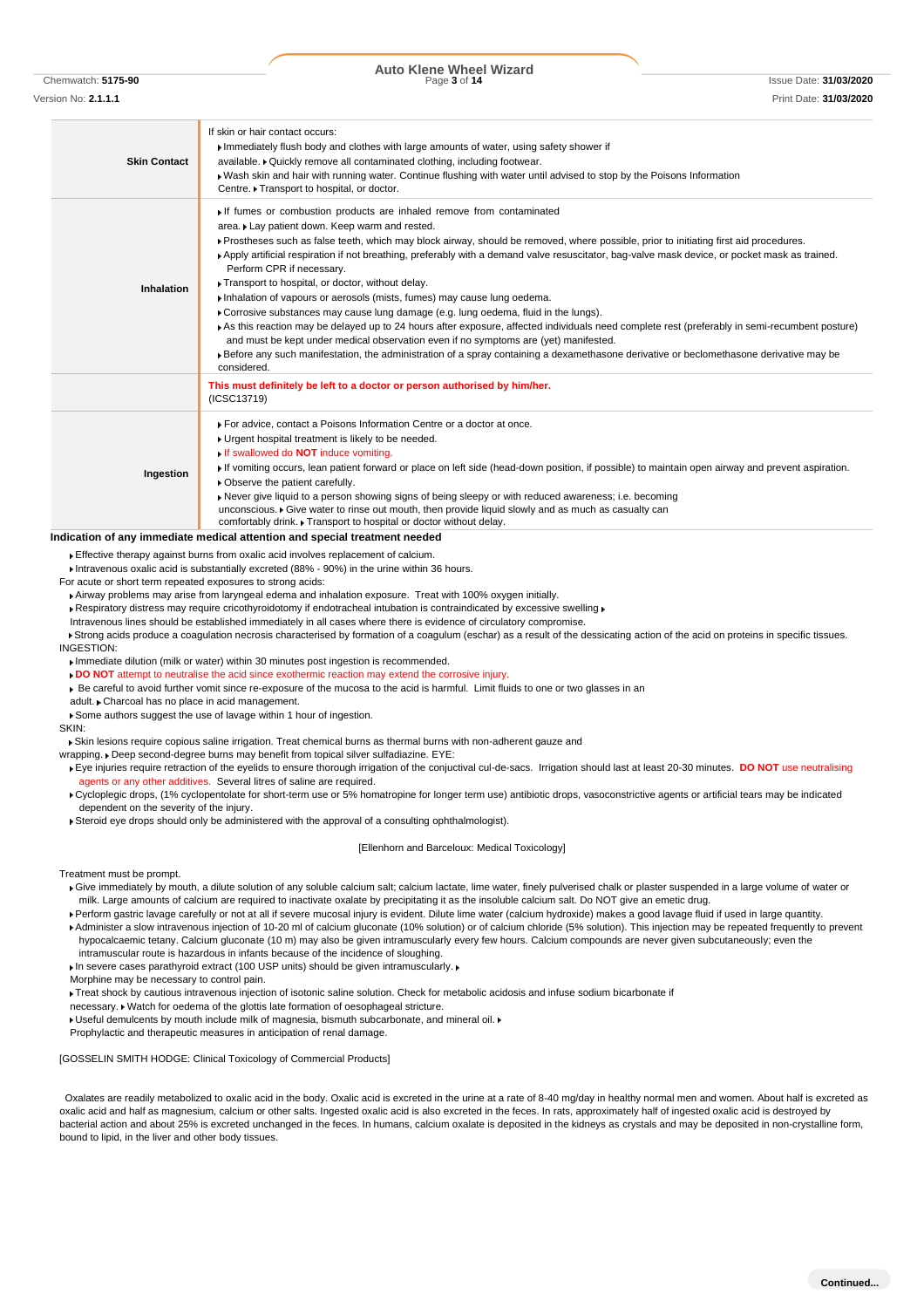## **SECTION 5 FIREFIGHTING MEASURES**

## **Extinguishing media**

- Water spray or fog.
- Foam.
- Dry chemical powder.
- BCF (where regulations permit).
- Carbon dioxide.

## **Special hazards arising from the substrate or mixture**

| <b>Fire Incompatibility</b>     | Avoid contamination with oxidising agents i.e. nitrates, oxidising acids, chlorine bleaches, pool chlorine etc. as ignition may result                                                                                                                                                                                                                                                                                                                                             |
|---------------------------------|------------------------------------------------------------------------------------------------------------------------------------------------------------------------------------------------------------------------------------------------------------------------------------------------------------------------------------------------------------------------------------------------------------------------------------------------------------------------------------|
| <b>Advice for firefighters</b>  |                                                                                                                                                                                                                                                                                                                                                                                                                                                                                    |
| <b>Fire Fighting</b>            | Alert Fire Brigade and tell them location and nature of hazard.<br>. Wear full body protective clothing with breathing apparatus.<br>▶ Prevent, by any means available, spillage from entering drains or water course.<br>• Use fire fighting procedures suitable for surrounding area.<br>Do not approach containers suspected to be hot.<br>▶ Cool fire exposed containers with water spray from a protected location.<br>If safe to do so, remove containers from path of fire. |
| <b>Fire/Explosion</b><br>Hazard | Non combustible.<br>Not considered to be a significant fire risk.<br>► Acids may react with metals to produce hydrogen, a highly flammable and explosive gas.<br>Heating may cause expansion or decomposition leading to violent rupture of containers.<br>May emit corrosive, poisonous fumes. May emit acrid smoke.                                                                                                                                                              |
|                                 | Decomposition may produce toxic fumescafbon dioxide (CO2) trogen oxides (NOx other pyrolysis products typical of burning organic material                                                                                                                                                                                                                                                                                                                                          |

# **SECTION 6 ACCIDENTAL RELEASE MEASURES**

### **Personal precautions, protective equipment and emergency procedures**

| <b>Minor Spills</b> | • Drains for storage or use areas should have retention basins for pH adjustments and dilution of spills before discharge or disposal of<br>material. Check regularly for spills and leaks.<br>Clean up all spills immediately.<br>Avoid breathing vapours and contact with skin and eyes.<br>• Control personal contact with the substance, by using protective equipment.<br>Contain and absorb spill with sand, earth, inert material or vermiculite.<br>$\bullet$ Wipe up.<br>▶ Place in a suitable, labelled container for waste disposal. |
|---------------------|-------------------------------------------------------------------------------------------------------------------------------------------------------------------------------------------------------------------------------------------------------------------------------------------------------------------------------------------------------------------------------------------------------------------------------------------------------------------------------------------------------------------------------------------------|
| <b>Major Spills</b> | • Clear area of personnel and move upwind.<br>Alert Fire Brigade and tell them location and nature of hazard.<br>▶ Wear full body protective clothing with breathing apparatus.<br>• Prevent, by any means available, spillage from entering drains or water course.<br>Consider evacuation (or protect in place).<br>▶ Stop leak if safe to do so.<br>Contain spill with sand, earth or vermiculite.                                                                                                                                           |

Personal Protective Equipment advice is contained in Section 8 of the SDS.

# **SECTION 7 HANDLING AND STORAGE**

| Precautions for safe handling |                                                                                                                                                                                                                                                                                                                                                                                                                                                                                     |
|-------------------------------|-------------------------------------------------------------------------------------------------------------------------------------------------------------------------------------------------------------------------------------------------------------------------------------------------------------------------------------------------------------------------------------------------------------------------------------------------------------------------------------|
| Safe handling                 | . DO NOT allow clothing wet with material to stay in contact with skin<br>Avoid all personal contact, including inhalation.<br>. Wear protective clothing when risk of exposure occurs.<br>▶ Use in a well-ventilated area.<br><b>NARNING:</b> To avoid violent reaction, ALWAYS add material to water and NEVER water to material.<br>Avoid smoking, naked lights or ignition sources.<br>Avoid contact with incompatible materials.<br>When handling, DO NOT eat, drink or smoke. |
| Other information             | Store in original containers.<br>Keep containers securely sealed.<br>Store in a cool, dry, well-ventilated area.<br>Store away from incompatible materials and foodstuff containers.<br>► Protect containers against physical damage and check regularly for leaks.<br>Observe manufacturer's storage and handling recommendations contained within this SDS.                                                                                                                       |

**Conditions for safe storage, including any incompatibilities**

# Chemwatch: **5175-90** Page **4** of **14** Issue Date: **31/03/2020 Auto Klene Wheel Wizard**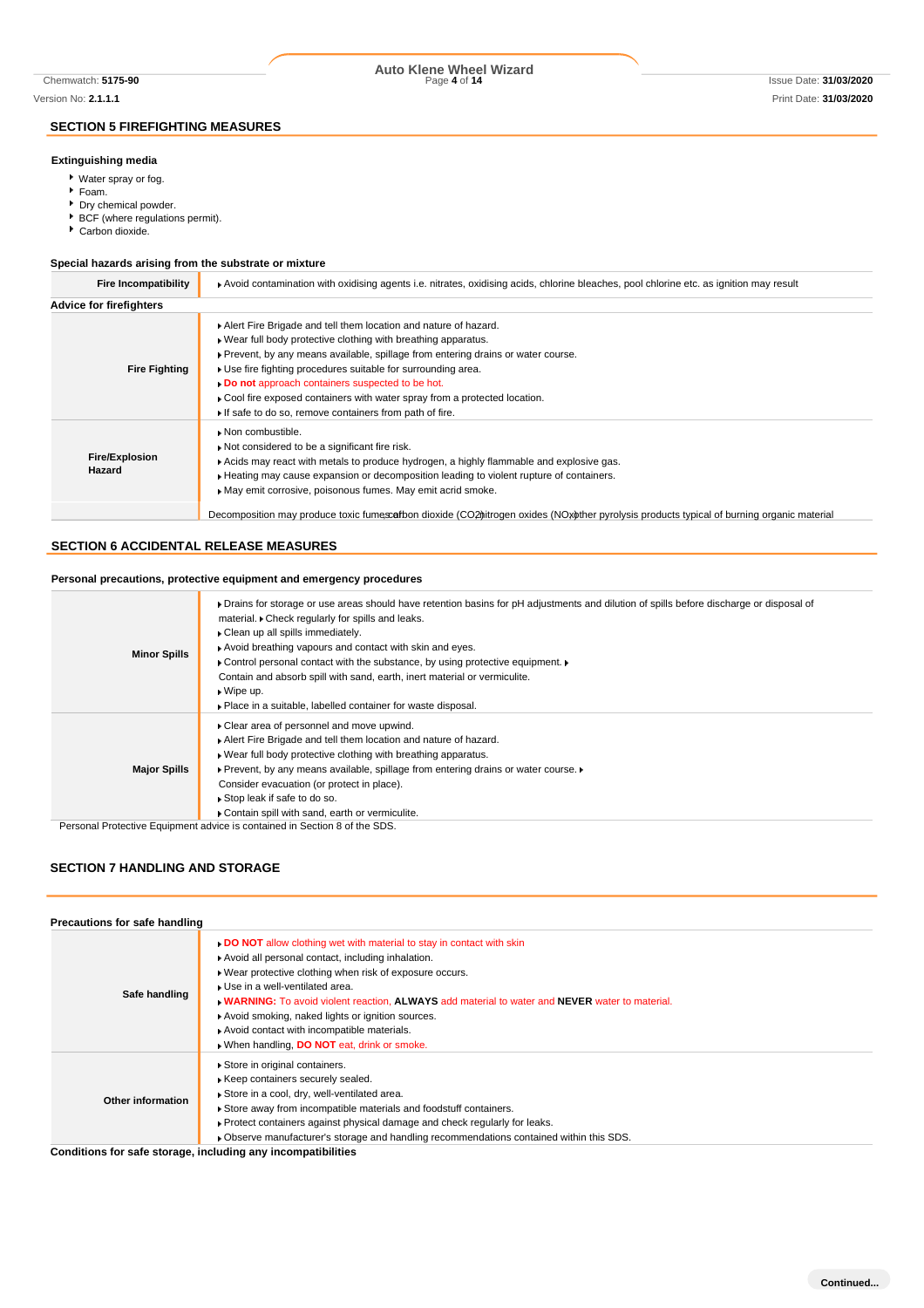Version No: **2.1.1.1** Print Date: **31/03/2020**

# **Auto Klene Wheel Wizard**<br>Page 5 of 14

### **Suitable container DO NOT** use aluminium or galvanised containers Check regularly for spills and leaks Lined metal can, lined metal pail/ can. Plastic pail. Polyliner drum. Packing as recommended by manufacturer.  $\blacktriangleright$  Check all containers are clearly labelled and free from leaks. For low viscosity materials Drums and jerricans must be of the non-removable head type. Where a can is to be used as an inner package, the can must have a screwed enclosure. For materials with a viscosity of at least 2680 cSt. (23 deg. C) and solids (between 15 C deg. and 40 deg C.): Removable head packaging; Cans with friction closures and low pressure tubes and cartridges may be used. - Where combination packages are used, and the inner packages are of glass, porcelain or stoneware, there must be sufficient inert cushioning material in contact with inner and outer packages unless the outer packaging is a close fitting moulded plastic box and the substances are not incompatible with the plastic. **Storage incompatibility** Reacts with mild steel, galvanised steel / zinc producing hydrogen gas which may form an explosive mixture with air. Segregate from alkalies, oxidising agents and chemicals readily decomposed by acids, i.e. cyanides, sulfides, carbonates. Avoid strong bases. Avoid strong acids, acid chlorides, acid anhydrides and chloroformates. Avoid contamination of water, foodstuffs, feed or seed.

# **SECTION 8 EXPOSURE CONTROLS / PERSONAL PROTECTION**

### **Control parameters**

### **OCCUPATIONAL EXPOSURE LIMITS (OEL)**

### **INGREDIENT DATA**

| Source                                 | <b>Ingredient</b> | <b>Material name</b> | <b>TWA</b>                                | <b>STEL</b>                         | Peak          | <b>Notes</b>  |
|----------------------------------------|-------------------|----------------------|-------------------------------------------|-------------------------------------|---------------|---------------|
| Australia Exposure<br><b>Standards</b> | oxalic acid       | Oxalic acid          | mq/m3                                     | $2 \text{ mg/m}$                    | Not Available | Not Available |
| Australia Exposure<br><b>Standards</b> | ethanolamine      | Ethanolamine         | $7.5 \,\mathrm{mq/m}3 / 3 \,\mathrm{ppm}$ | $15 \text{ mg/m}$ $3/6 \text{ ppm}$ | Not Available | Not Available |

### **EMERGENCY LIMITS**

**protection**

| смекаста спита<br>Ingredient        | <b>Material name</b>                                                                                                                                                                                                                                                                                                                                                                                                                                                                                                                                                                                                                                                                                                                                                                                                                                                                                                                            |                     | TEEL-1           | TEEL-2            | TEEL-3    |
|-------------------------------------|-------------------------------------------------------------------------------------------------------------------------------------------------------------------------------------------------------------------------------------------------------------------------------------------------------------------------------------------------------------------------------------------------------------------------------------------------------------------------------------------------------------------------------------------------------------------------------------------------------------------------------------------------------------------------------------------------------------------------------------------------------------------------------------------------------------------------------------------------------------------------------------------------------------------------------------------------|---------------------|------------------|-------------------|-----------|
| oxalic acid                         | Oxalic acid, anhydrous; (Ethanedioic acid)                                                                                                                                                                                                                                                                                                                                                                                                                                                                                                                                                                                                                                                                                                                                                                                                                                                                                                      |                     | $2 \text{ mg/m}$ | 7.4 mg/m3         | 500 mg/m3 |
|                                     |                                                                                                                                                                                                                                                                                                                                                                                                                                                                                                                                                                                                                                                                                                                                                                                                                                                                                                                                                 |                     |                  |                   |           |
| lauryl alcohol, ethoxylated         | Brij-35; (alpha-Dodecyl-omega-hydroxypoly(oxyethylene))                                                                                                                                                                                                                                                                                                                                                                                                                                                                                                                                                                                                                                                                                                                                                                                                                                                                                         |                     | 1 $mg/m3$        | $11 \text{ mg/m}$ | 200 mg/m3 |
| ethanolamine                        | Ethanolamine                                                                                                                                                                                                                                                                                                                                                                                                                                                                                                                                                                                                                                                                                                                                                                                                                                                                                                                                    |                     | 6 ppm            | 6 ppm             | 1000 ppm  |
| Ingredient                          | <b>Original IDLH</b>                                                                                                                                                                                                                                                                                                                                                                                                                                                                                                                                                                                                                                                                                                                                                                                                                                                                                                                            | <b>Revised IDLH</b> |                  |                   |           |
| oxalic acid                         | 500 mg/m3                                                                                                                                                                                                                                                                                                                                                                                                                                                                                                                                                                                                                                                                                                                                                                                                                                                                                                                                       | 500 [Unch] mg/m3    |                  |                   |           |
| lauryl alcohol, ethoxylated         | Not Available                                                                                                                                                                                                                                                                                                                                                                                                                                                                                                                                                                                                                                                                                                                                                                                                                                                                                                                                   | Not Available       |                  |                   |           |
| ethanolamine                        | 1,000 ppm                                                                                                                                                                                                                                                                                                                                                                                                                                                                                                                                                                                                                                                                                                                                                                                                                                                                                                                                       | 30 ppm              |                  |                   |           |
| water                               | Not Available                                                                                                                                                                                                                                                                                                                                                                                                                                                                                                                                                                                                                                                                                                                                                                                                                                                                                                                                   | Not Available       |                  |                   |           |
| <b>Exposure controls</b>            |                                                                                                                                                                                                                                                                                                                                                                                                                                                                                                                                                                                                                                                                                                                                                                                                                                                                                                                                                 |                     |                  |                   |           |
| Appropriate engineering<br>controls | Engineering controls are used to remove a hazard or place a barrier between the worker and the hazard. Well-designed engineering controls<br>can be highly effective in protecting workers and will typically be independent of worker interactions to provide this high level of protection. The<br>basic types of engineering controls are:<br>Process controls which involve changing the way a job activity or process is done to reduce the risk.<br>Enclosure and/or isolation of emission source which keeps a selected hazard "physically" away from the worker and ventilation that strategically<br>"adds" and "removes" air in the work environment. Ventilation can remove or dilute an air contaminant if designed properly. The design of a<br>ventilation system must match the particular process and chemical or contaminant in use.<br>Employers may need to use multiple types of controls to prevent employee overexposure. |                     |                  |                   |           |
| <b>Personal protection</b>          |                                                                                                                                                                                                                                                                                                                                                                                                                                                                                                                                                                                                                                                                                                                                                                                                                                                                                                                                                 |                     |                  |                   |           |
|                                     | Chemical goggles.<br>. Full face shield may be required for supplementary but never for primary protection of eyes                                                                                                                                                                                                                                                                                                                                                                                                                                                                                                                                                                                                                                                                                                                                                                                                                              |                     |                  |                   |           |

red for supplementary but never for primary protection of eyes.

**Eye and face**  Contact lenses may pose a special hazard; soft contact lenses may absorb and concentrate irritants. A written policy document, describing the wearing of lenses or restrictions on use, should be created for each workplace or task. This should include a review of lens absorption and adsorption for the class of chemicals in use and an account of injury experience. Medical and first-aid personnel should be trained in their removal and suitable equipment should be readily available. In the event of chemical exposure, begin eye irrigation immediately and remove contact lens as soon as practicable.

**Skin protection** See Hand protection below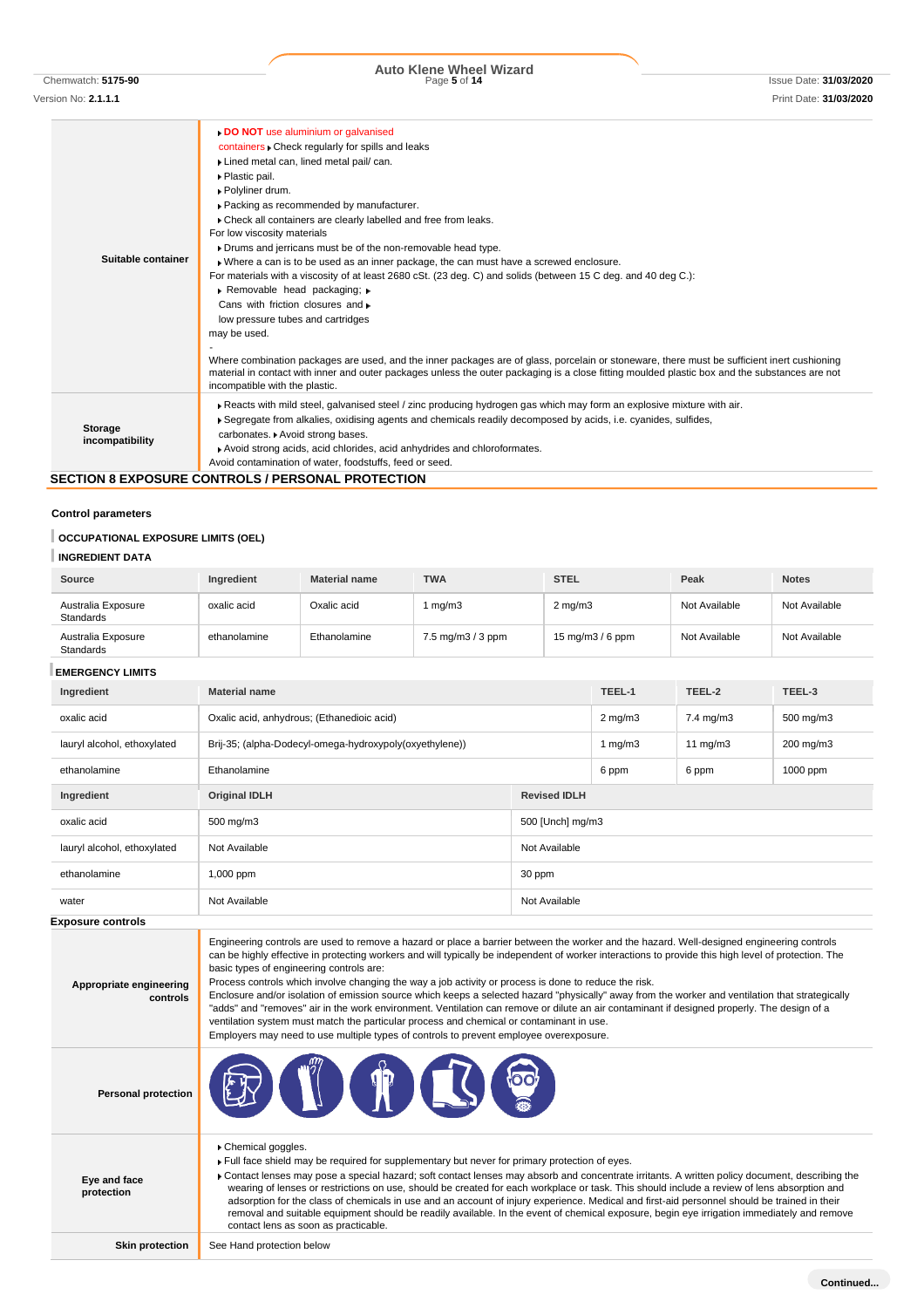Chemwatch: **5175-90** Page **6** of **14** Issue Date: **31/03/2020 Auto Klene Wheel Wizard**

Version No: **2.1.1.1** Print Date: **31/03/2020**

| Hands/feet protection  | Wear chemical protective gloves, e.g. PVC.<br>· Wear safety footwear or safety gumboots, e.g. Rubber<br>. When handling corrosive liquids, wear trousers or overalls outside of boots, to avoid spills entering boots.<br>The selection of suitable gloves does not only depend on the material, but also on further marks of quality which vary from manufacturer to<br>manufacturer. Where the chemical is a preparation of several substances, the resistance of the glove material can not be calculated in advance<br>and has therefore to be checked prior to the application.<br>The exact break through time for substances has to be obtained from the manufacturer of the protective gloves and has to be observed when<br>making a final choice.<br>Suitability and durability of glove type is dependent on usage. Important factors in the selection of gloves include:<br>$\triangleright$ frequency and duration of contact, $\triangleright$<br>chemical resistance of glove material,<br>▶ qlove thickness and<br>$\bullet$ dexterity<br>Select gloves tested to a relevant standard (e.g. Europe EN 374, US F739, AS/NZS 2161.1 or national equivalent).<br>• When prolonged or frequently repeated contact may occur, a glove with a protection class of 5 or higher (breakthrough time greater than 240<br>minutes according to EN 374, AS/NZS 2161.10.1 or national equivalent) is recommended.<br>» When only brief contact is expected, a glove with a protection class of 3 or higher (breakthrough time greater than 60 minutes according to EN<br>374, AS/NZS 2161.10.1 or national equivalent) is recommended. |
|------------------------|-------------------------------------------------------------------------------------------------------------------------------------------------------------------------------------------------------------------------------------------------------------------------------------------------------------------------------------------------------------------------------------------------------------------------------------------------------------------------------------------------------------------------------------------------------------------------------------------------------------------------------------------------------------------------------------------------------------------------------------------------------------------------------------------------------------------------------------------------------------------------------------------------------------------------------------------------------------------------------------------------------------------------------------------------------------------------------------------------------------------------------------------------------------------------------------------------------------------------------------------------------------------------------------------------------------------------------------------------------------------------------------------------------------------------------------------------------------------------------------------------------------------------------------------------------------------------------------------------------------------------------------------|
| <b>Body protection</b> | See Other protection below                                                                                                                                                                                                                                                                                                                                                                                                                                                                                                                                                                                                                                                                                                                                                                                                                                                                                                                                                                                                                                                                                                                                                                                                                                                                                                                                                                                                                                                                                                                                                                                                                |
| Other protection       | • Overalls.<br>▶ PVC Apron.<br>▶ PVC protective suit may be required if exposure severe.<br>▶ Eyewash unit.<br>Ensure there is ready access to a safety shower.                                                                                                                                                                                                                                                                                                                                                                                                                                                                                                                                                                                                                                                                                                                                                                                                                                                                                                                                                                                                                                                                                                                                                                                                                                                                                                                                                                                                                                                                           |
| <b>Thermal hazards</b> | Not Available                                                                                                                                                                                                                                                                                                                                                                                                                                                                                                                                                                                                                                                                                                                                                                                                                                                                                                                                                                                                                                                                                                                                                                                                                                                                                                                                                                                                                                                                                                                                                                                                                             |

# **Recommended material(s) Respiratory protection**

**GLOVE SELECTION INDEX** Type ABEK-P Filter of sufficient capacity. (AS/NZS 1716 & 1715, EN 143:2000 & 149:2001,

ANSI Z88 or national equivalent) Glove selection is based on a modified esentation of the:

| <b>Material</b>       | <b>CPI</b> | pre<br>"Е |
|-----------------------|------------|-----------|
| <b>BUTYL</b>          | C          |           |
| <b>NATURAL RUBBER</b> | C          |           |
| NATURAL+NEOPRENE      | C          |           |
| <b>NEOPRENE</b>       | C          |           |
| NEOPRENE/NATURAL      | C          |           |
| <b>NITRILE</b>        | C          |           |
| NITRILE+PVC           | C          | Τŀ        |

# *"***Forsberg Clothing Performance Index".**

| <b>Required Minimum</b><br><b>Protection Factor</b> | Half-Face<br>Respirator    | <b>Full-Face</b><br>Respirator       | <b>Powered Air</b><br>Respirator          |
|-----------------------------------------------------|----------------------------|--------------------------------------|-------------------------------------------|
| up to $10 \times ES$                                | ABEK-AUS<br>P <sub>2</sub> |                                      | ABEK-PAPR-AUS /<br>Class 1 P <sub>2</sub> |
| up to $50 \times ES$                                | -                          | ABEK-AUS /<br>Class 1 P <sub>2</sub> |                                           |
| up to $100 \times ES$                               | ۰                          | ARFK-2 P2                            | ARFK-PAPR-2 P2 ^                          |

Where the concentration of gas/particulates in the breathing zone, approaches or exceeds the

The effect(s) of the following substance(s) are taken into account in the *computer-* "Exposure Standard" (or ES), respiratory protection is required.

Degree of protection varies with both face-piece and Class of filter; the nature of

*generated* selection:

Auto Klene Wheel Wizard varies with Type of filter.

### ^ - Full-face

protection

|              |   | Full-idue                                                                                                                                                                        |
|--------------|---|----------------------------------------------------------------------------------------------------------------------------------------------------------------------------------|
| <b>PVA</b>   | С | $A(All classes) = Organic vapours, B AUS or B1 = Acid gases, B2 = Acid gas or hydrogen$<br>cyanide (HCN), B3 = Acid gas or hydrogen cyanide (HCN), $E =$ Sulfur dioxide (SO2), G |
| <b>PVC</b>   | С | Agricultural chemicals, $K =$ Ammonia(NH3), $Hq =$ Mercury, $NO =$ Oxides of nitrogen, MB                                                                                        |
| <b>VITON</b> | С | Methyl bromide, $AX = Low$ boiling point organic compounds (below 65<br>degC                                                                                                     |

\* CPI - Chemwatch Performance Index

A: Best Selection

B: Satisfactory; may degrade after 4 hours continuous immersion

C: Poor to Dangerous Choice for other than short term immersion

**NOTE**: As a series of factors will influence the actual performance of the glove, a final

selection must be based on detailed observation. -

\* Where the glove is to be used on a short term, casual or infrequent basis, factors such as"feel" or convenience (e.g. disposability), may dictate a choice of gloves which might otherwise be unsuitable following long-term or frequent use. A qualified practitioner should be consulted.

## **SECTION 9 PHYSICAL AND CHEMICAL PROPERTIES**

| Information on basic physical and chemical properties |                                                         |  |
|-------------------------------------------------------|---------------------------------------------------------|--|
|                                                       | <b>Appearance</b> Clear green liquid; mixes with water. |  |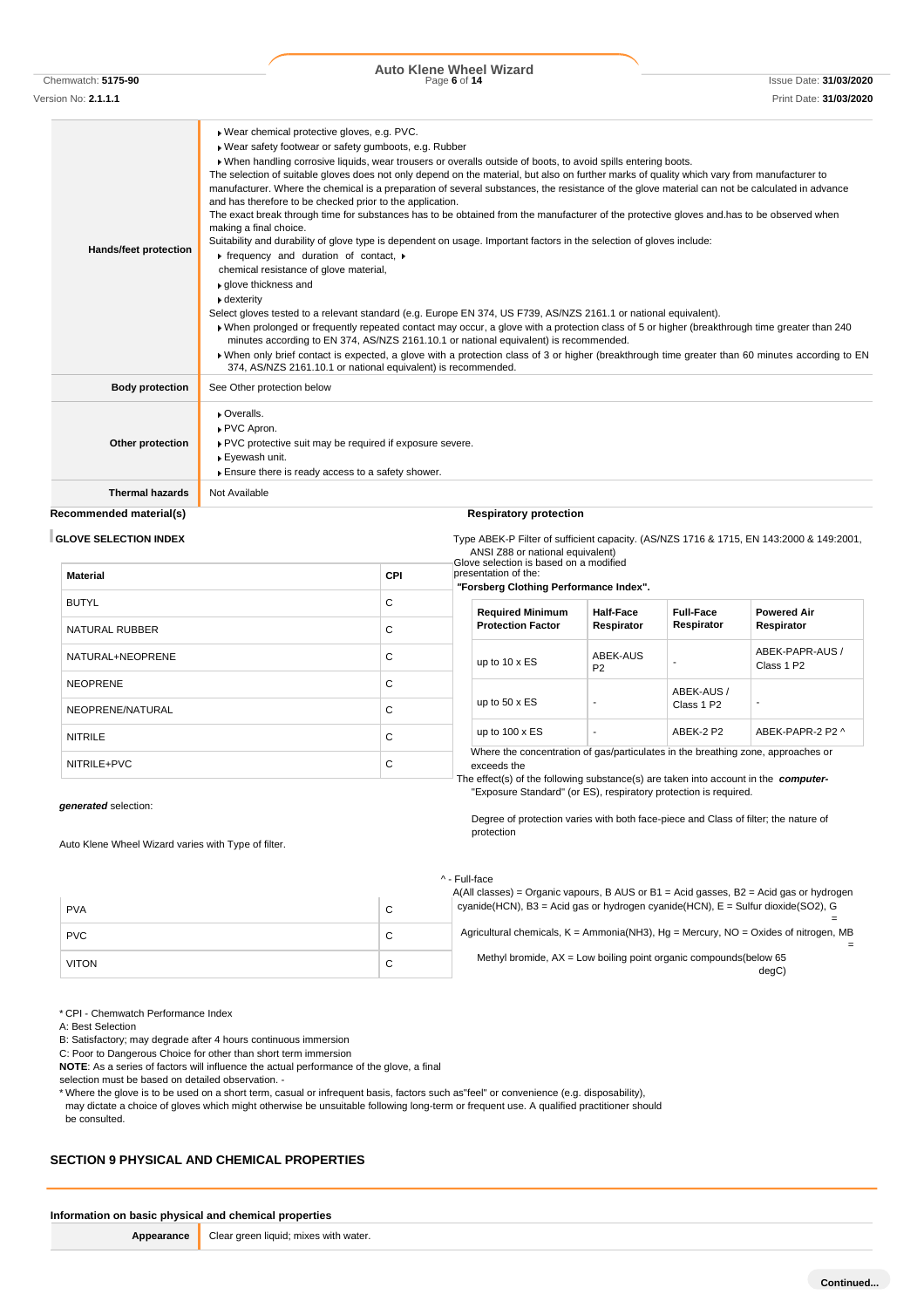# Chemwatch: **5175-90** Page **7** of **14** Issue Date: **31/03/2020 Auto Klene Wheel Wizard**

Version No: **2.1.1.1** Print Date: **31/03/2020**

| <b>Physical state</b>                                         | Liquid         | Relative density (Water =<br>1)               | 1.193          |
|---------------------------------------------------------------|----------------|-----------------------------------------------|----------------|
| Odour                                                         | Not Available  | Partition coefficient n-<br>octanol / water   | Not Available  |
| <b>Odour threshold</b>                                        | Not Available  | Auto-ignition<br>temperature<br>$(^{\circ}C)$ | Not Applicable |
| pH (as supplied)                                              | 1.9            | Decomposition<br>temperature                  | Not Available  |
| <b>Melting</b><br>point<br>$\prime$<br>freezing<br>point (°C) | ~1             | <b>Viscosity (cSt)</b>                        | Not Available  |
| Initial boiling point and<br>boiling range (°C)               | ~100           | Molecular weight<br>(g/mol)                   | Not Applicable |
| Flash point (°C)                                              | Not Applicable | <b>Taste</b>                                  | Not Available  |
| <b>Evaporation rate</b>                                       | Not Available  | <b>Explosive</b><br>properties                | Not Available  |
| Flammability                                                  | Not Applicable | Oxidising<br>properties                       | Not Available  |
| <b>Upper Explosive Limit</b><br>(%)                           | Not Applicable | <b>Surface Tension (dyn/cm</b><br>or mN/m)    | Not Available  |
| <b>Lower Explosive Limit</b><br>(%)                           | Not Applicable | <b>Volatile Component (%vol)</b>              | Not Available  |
| Vapour pressure<br>(kPa)                                      | 2 @ 20 degC    | Gas group                                     | Not Available  |
| Solubility in water<br>(g/L)                                  | Miscible       | pH as a solution<br>(1%)                      | 2.5            |
| Vapour density (Air =<br>1)                                   | Not Available  | VOC g/L                                       | Not Available  |

## **SECTION 10 STABILITY AND REACTIVITY**

| Reactivity                                  | See section 7                                                                                                                                                                              |
|---------------------------------------------|--------------------------------------------------------------------------------------------------------------------------------------------------------------------------------------------|
| <b>Chemical stability</b>                   | ▶ Contact with alkaline material liberates heat ▶<br>Unstable in the presence of incompatible<br>materials.<br>▶ Product is considered stable.<br>Hazardous polymerisation will not occur. |
| Possibility of hazardous<br>reactions       | See section 7                                                                                                                                                                              |
| <b>Conditions to</b><br>avoid               | See section 7                                                                                                                                                                              |
| Incompatible<br>materials                   | See section 7                                                                                                                                                                              |
| <b>Hazardous decomposition</b><br>products  | See section 5                                                                                                                                                                              |
| <b>SECTION 11 TOXICOLOGICAL INFORMATION</b> |                                                                                                                                                                                            |

| Information on toxicological effects |                                                                                                                                                                                                                                                                                                                                                                                                                                                                                                                                                                                                                                                                                                                                                                                                                                                                                                              |  |  |  |
|--------------------------------------|--------------------------------------------------------------------------------------------------------------------------------------------------------------------------------------------------------------------------------------------------------------------------------------------------------------------------------------------------------------------------------------------------------------------------------------------------------------------------------------------------------------------------------------------------------------------------------------------------------------------------------------------------------------------------------------------------------------------------------------------------------------------------------------------------------------------------------------------------------------------------------------------------------------|--|--|--|
| <b>Inhaled</b>                       | Inhalation of vapours or aerosols (mists, fumes), generated by the material during the course of normal handling, may be damaging to the health<br>of the individual.<br>Inhalation of oxalic acid dusts or vapours can cause ulceration of the linings of the nose and throat, nosebleed, headache and nervousness. The<br>airborne dust behaves as a strong acid producing severe local burns of the linings of the nose and throat.<br>Corrosive acids can cause irritation of the respiratory tract, with coughing, choking and mucous membrane damage. There may be dizziness,<br>headache, nausea and weakness.<br>Inhalation of soluble oxalate produces irritation of the respiratory tract. Effects on the body may include protein in the urine, ulceration of the<br>mucous membranes, headache, nervousness, cough, vomiting, severe weight loss, back pain (due to kidney injury) and weakness. |  |  |  |
| Ingestion                            | Accidental ingestion of the material may be harmful; animal experiments indicate that ingestion of less than 150 gram may be fatal or may produce<br>serious damage to the health of the individual.<br>The material can produce chemical burns within the oral cavity and gastrointestinal tract following ingestion.<br>Oxalic acid is a minor, normal body constituent occurring in blood, kidney, muscle and liver at very low concentrations. Higher concentrations are<br>toxic.<br>Ingestion of 5 grams has caused death within hours. It is a poison which affects the central nervous system and kidney function. Low doses may<br>cause low blood                                                                                                                                                                                                                                                  |  |  |  |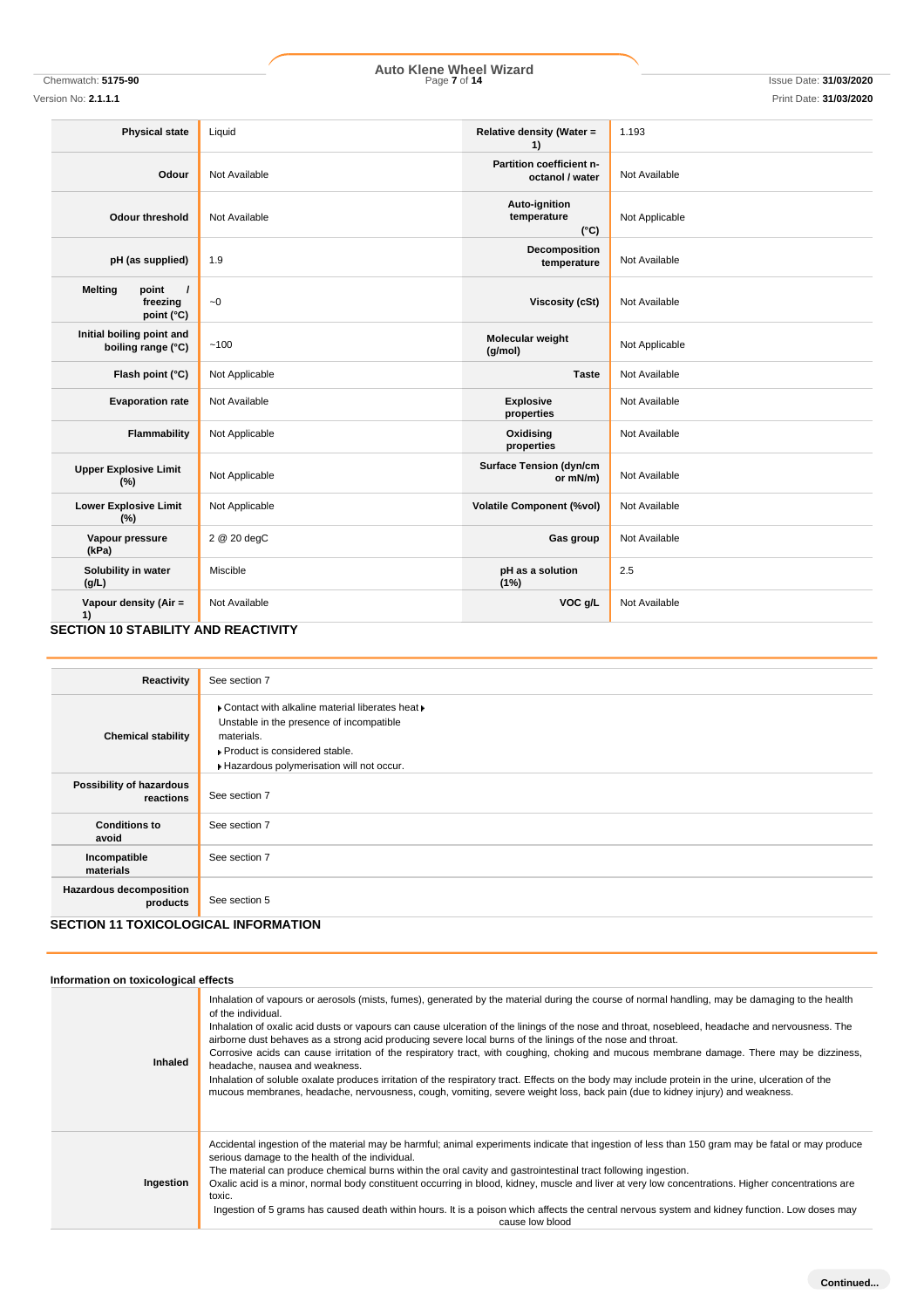# Chemwatch: **5175-90** Page **8** of **14** Issue Date: **31/03/2020 Auto Klene Wheel Wizard**

Version No: **2.1.1.1** Print Date: **31/03/2020**

|                                      | calcium concentration.                                                                                                                                                                                                                                                                                        |                                                                                                                                                                                                                                                                                                        |  |
|--------------------------------------|---------------------------------------------------------------------------------------------------------------------------------------------------------------------------------------------------------------------------------------------------------------------------------------------------------------|--------------------------------------------------------------------------------------------------------------------------------------------------------------------------------------------------------------------------------------------------------------------------------------------------------|--|
|                                      | Ingestion of acidic corrosives may produce burns around and in the mouth, the throat and oesophagus. Immediate pain and difficulties in swallowing<br>and speaking may also be evident.                                                                                                                       |                                                                                                                                                                                                                                                                                                        |  |
|                                      | Skin contact with the material may be harmful; systemic effects may result following absorption.<br>The material can produce chemical burns following direct contact with the skin.                                                                                                                           |                                                                                                                                                                                                                                                                                                        |  |
|                                      | Solutions of 5% to 10% oxalic acid are irritating to the skin after prolonged contact; early gangrene may occur after hand immersion in oxalate<br>solutions.                                                                                                                                                 |                                                                                                                                                                                                                                                                                                        |  |
| <b>Skin Contact</b>                  |                                                                                                                                                                                                                                                                                                               | Skin contact with acidic corrosives may result in pain and burns; these may be deep with distinct edges and may heal slowly with the formation of scar                                                                                                                                                 |  |
|                                      | tissue. Oxalate ion is an irritant, and may cause skin irritation. Following contact, skin lesions may develop.<br>Open cuts, abraded or irritated skin should not be exposed to this material                                                                                                                |                                                                                                                                                                                                                                                                                                        |  |
|                                      | to the use of the material and ensure that any external damage is suitably protected.                                                                                                                                                                                                                         | Entry into the blood-stream, through, for example, cuts, abrasions or lesions, may produce systemic injury with harmful effects. Examine the skin prior                                                                                                                                                |  |
|                                      | The material can produce chemical burns to the eye following direct contact. Vapours or mists may be extremely irritating.<br>If applied to the eyes, this material causes severe eye damage.                                                                                                                 |                                                                                                                                                                                                                                                                                                        |  |
| Eye                                  | completely.                                                                                                                                                                                                                                                                                                   | Direct eye contact with acid corrosives may produce pain, tears, sensitivity to light and burns. Mild burns of the epithelia generally recover rapidly and                                                                                                                                             |  |
|                                      | cause significant toxic effects to the mother.                                                                                                                                                                                                                                                                | Based on experience with animal studies, exposure to the material may result in toxic effects to the development of the foetus, at levels which do not                                                                                                                                                 |  |
|                                      | Substance accumulation, in the human body, may occur and may cause some concern following repeated or long-term occupational exposure.                                                                                                                                                                        | Based on experience with similar materials, there is a possibility that exposure to the material may reduce fertility in humans at levels which do not                                                                                                                                                 |  |
| Chronic                              | cause other toxic effects.                                                                                                                                                                                                                                                                                    |                                                                                                                                                                                                                                                                                                        |  |
|                                      | cough, and inflammation of lung tissue often occurs.                                                                                                                                                                                                                                                          | Repeated or prolonged exposure to acids may result in the erosion of teeth, swelling and/or ulceration of mouth lining. Irritation of airways to lung, with                                                                                                                                            |  |
|                                      | and severe exposure can cause chronic cough, protein in the urine, vomiting, pain in the back, and gradual weight loss and weakness.                                                                                                                                                                          | Chronic exposure to oxalates may result in circulatory failure or nervous system irregularities, the latter due to calcium binding to oxalate. Prolonged                                                                                                                                               |  |
|                                      | <b>TOXICITY</b>                                                                                                                                                                                                                                                                                               | <b>IRRITATION</b>                                                                                                                                                                                                                                                                                      |  |
| <b>Auto Klene Wheel Wizard</b>       |                                                                                                                                                                                                                                                                                                               |                                                                                                                                                                                                                                                                                                        |  |
|                                      | Not Available                                                                                                                                                                                                                                                                                                 | Not Available                                                                                                                                                                                                                                                                                          |  |
| <b>TOXICITY</b><br><b>IRRITATION</b> |                                                                                                                                                                                                                                                                                                               |                                                                                                                                                                                                                                                                                                        |  |
| oxalic acid                          |                                                                                                                                                                                                                                                                                                               |                                                                                                                                                                                                                                                                                                        |  |
|                                      | Dermal (rabbit) LD50: 2000 mg/kg                                                                                                                                                                                                                                                                              | Not Available                                                                                                                                                                                                                                                                                          |  |
|                                      | Oral (rat) LD50: 1.08 ml/100 <sup>[1</sup> ]                                                                                                                                                                                                                                                                  |                                                                                                                                                                                                                                                                                                        |  |
|                                      | <b>TOXICITY</b>                                                                                                                                                                                                                                                                                               | <b>IRRITATION</b>                                                                                                                                                                                                                                                                                      |  |
|                                      |                                                                                                                                                                                                                                                                                                               |                                                                                                                                                                                                                                                                                                        |  |
| lauryl alcohol, ethoxylated          | Dermal (rabbit) LD50: >2000 mg/kdd                                                                                                                                                                                                                                                                            | Eye (rabbit): 0.75 mg/24h SEVERE                                                                                                                                                                                                                                                                       |  |
|                                      | Oral (rat) LD50: 1000 mg/kgd                                                                                                                                                                                                                                                                                  | Eye (rabbit): 100 mg                                                                                                                                                                                                                                                                                   |  |
|                                      |                                                                                                                                                                                                                                                                                                               | Skin (rabbit): 500 mg/24h mild                                                                                                                                                                                                                                                                         |  |
|                                      |                                                                                                                                                                                                                                                                                                               | Skin (rabbit): 75 mg/24h mild                                                                                                                                                                                                                                                                          |  |
|                                      | <b>TOXICITY</b>                                                                                                                                                                                                                                                                                               | <b>IRRITATION</b>                                                                                                                                                                                                                                                                                      |  |
|                                      |                                                                                                                                                                                                                                                                                                               |                                                                                                                                                                                                                                                                                                        |  |
| ethanolamine                         |                                                                                                                                                                                                                                                                                                               |                                                                                                                                                                                                                                                                                                        |  |
|                                      | Dermal (rabbit) LD50: 1020 mg/kg                                                                                                                                                                                                                                                                              | Eye (rabbit): 0.76 mg - SEVERE                                                                                                                                                                                                                                                                         |  |
|                                      | Oral (rat) LD50: 1091.4 mg/kd<br><b>TOXICITY</b>                                                                                                                                                                                                                                                              | Skin (rabbit):505 mg open-moderate<br><b>IRRITATION</b>                                                                                                                                                                                                                                                |  |
|                                      |                                                                                                                                                                                                                                                                                                               |                                                                                                                                                                                                                                                                                                        |  |
| water                                |                                                                                                                                                                                                                                                                                                               |                                                                                                                                                                                                                                                                                                        |  |
|                                      | $[2]$<br>Oral (rat) LD50: >90000 mg/kgNot Available                                                                                                                                                                                                                                                           |                                                                                                                                                                                                                                                                                                        |  |
| Legend:                              | data extracted from RTECS - Register of Toxic Effect of chemical Substances                                                                                                                                                                                                                                   | 1. Value obtained from Europe ECHA Registered Substances - Acute toxicity 2.* Value obtained from manufacturer's SDS. Unless otherwise specified                                                                                                                                                       |  |
|                                      |                                                                                                                                                                                                                                                                                                               | Asthma-like symptoms may continue for months or even years after exposure to the material ceases. This may be due to a non-allergenic condition<br>known as reactive airways dysfunction syndrome (RADS) which can occur following exposure to high levels of highly irritating compound. Key criteria |  |
|                                      | for the diagnosis                                                                                                                                                                                                                                                                                             |                                                                                                                                                                                                                                                                                                        |  |
| <b>OXALIC ACID</b>                   | minutes to hours of a documented exposure to the irritant. A reversible airflow pattern, on spirometry, with the presence of moderate to severe                                                                                                                                                               | of RADS include the absence of preceding respiratory disease, in a non-atopic individual, with abrupt onset of persistent asthma-like symptoms within                                                                                                                                                  |  |
|                                      | bronchial hyperreactivity on methacholine challenge testing and the lack of minimal lymphocytic inflammation, without eosinophilia, have also been<br>included in the criteria for diagnosis of RADS. RADS (or asthma) following an irritating inhalation is an infrequent disorder with rates related to the |                                                                                                                                                                                                                                                                                                        |  |
|                                      | concentration of and duration of exposure to the irritating substance. Industrial bronchitis, on the other hand, is a disorder that occurs as result of<br>exposure due to high concentrations of irritating substance (often particulate in nature) and is completely reversible after exposure ceases. The  |                                                                                                                                                                                                                                                                                                        |  |
|                                      | disorder is characterised by dyspnea, cough and mucus production.                                                                                                                                                                                                                                             |                                                                                                                                                                                                                                                                                                        |  |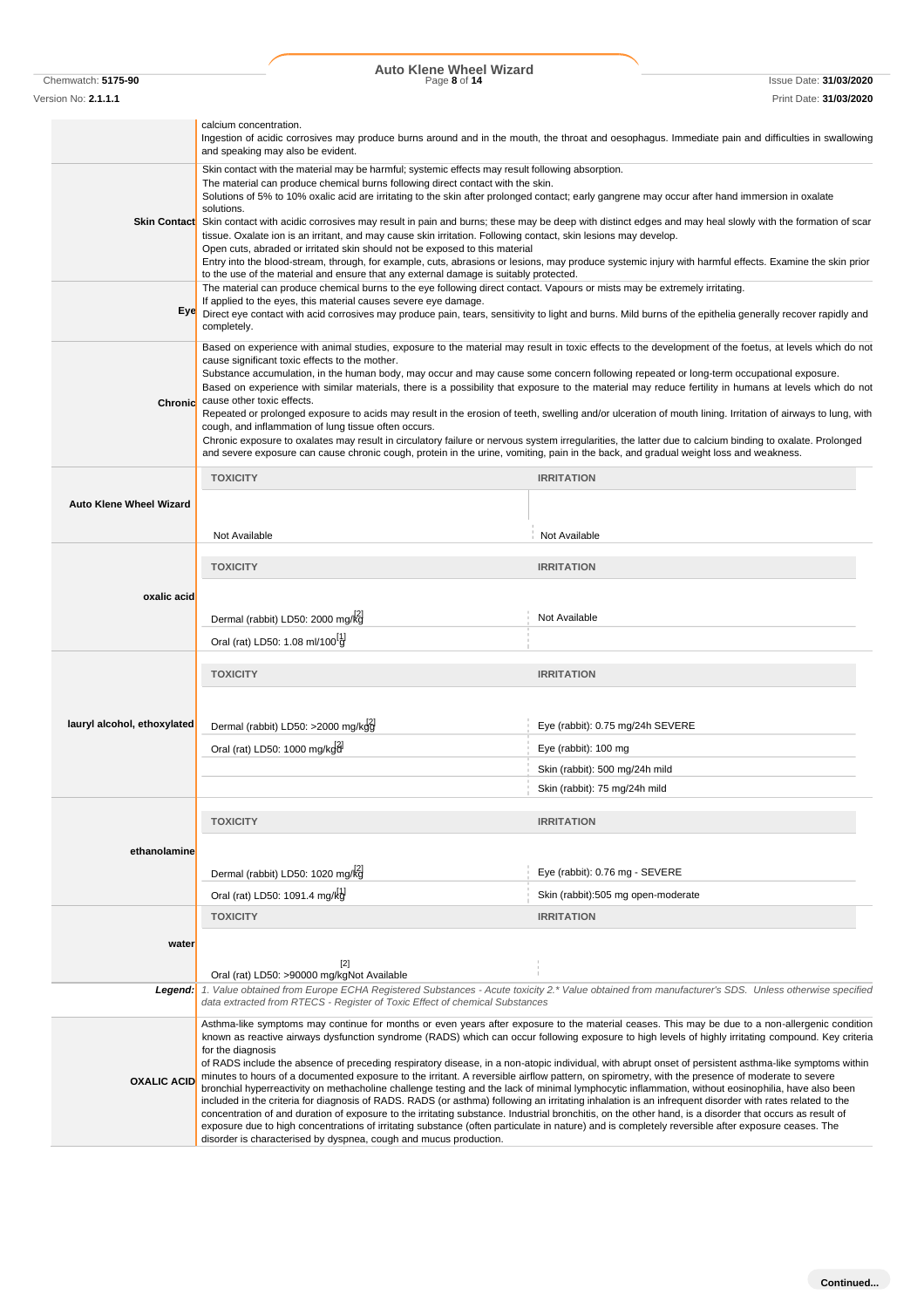# Chemwatch: **5175-90** Page **9** of **14** Issue Date: **31/03/2020 Auto Klene Wheel Wizard** Version No: **2.1.1.1** Print Date: **31/03/2020**

| LAURYL ALCOHOL,<br><b>ETHOXYLATED</b>       | Asthma-like symptoms may continue for months or even years after exposure to the material ceases. This may be due to a non-allergenic condition<br>known as reactive airways dysfunction syndrome (RADS) which can occur following exposure to high levels of highly irritating compound. Key criteria<br>for the diagnosis<br>of RADS include the absence of preceding respiratory disease, in a non-atopic individual, with abrupt onset of persistent asthma-like symptoms within<br>minutes to hours of a documented exposure to the irritant. A reversible airflow pattern, on spirometry, with the presence of moderate to severe<br>bronchial hyperreactivity on methacholine challenge testing and the lack of minimal lymphocytic inflammation, without eosinophilia, have also been<br>included in the criteria for diagnosis of RADS. RADS (or asthma) following an irritating inhalation is an infrequent disorder with rates related to the<br>concentration of and duration of exposure to the irritating substance. Industrial bronchitis, on the other hand, is a disorder that occurs as result of<br>exposure due to high concentrations of irritating substance (often particulate in nature) and is completely reversible after exposure ceases. The<br>disorder is characterised by dyspnea, cough and mucus production. Both laboratory and animal testing has shown that there is no evidence for<br>alcohol ethoxylates (AEs) causing genetic damage, mutations or cancer. No adverse reproductive or developmental effects were observed.<br>The material may produce severe irritation to the eye causing pronounced inflammation. Repeated or prolonged exposure to irritants may produce<br>conjunctivitis.<br>The material may cause skin irritation after prolonged or repeated exposure and may produce on contact skin redness, swelling, the production of<br>vesicles, scaling and thickening of the skin.                                                                                                                                                                                                                                                                                                                                                                                                                                                                                                                                                                                                                                                                                                                                                                                                                                                                                                                                                                                                                                                                                                                                       |                 |                                                                       |  |
|---------------------------------------------|------------------------------------------------------------------------------------------------------------------------------------------------------------------------------------------------------------------------------------------------------------------------------------------------------------------------------------------------------------------------------------------------------------------------------------------------------------------------------------------------------------------------------------------------------------------------------------------------------------------------------------------------------------------------------------------------------------------------------------------------------------------------------------------------------------------------------------------------------------------------------------------------------------------------------------------------------------------------------------------------------------------------------------------------------------------------------------------------------------------------------------------------------------------------------------------------------------------------------------------------------------------------------------------------------------------------------------------------------------------------------------------------------------------------------------------------------------------------------------------------------------------------------------------------------------------------------------------------------------------------------------------------------------------------------------------------------------------------------------------------------------------------------------------------------------------------------------------------------------------------------------------------------------------------------------------------------------------------------------------------------------------------------------------------------------------------------------------------------------------------------------------------------------------------------------------------------------------------------------------------------------------------------------------------------------------------------------------------------------------------------------------------------------------------------------------------------------------------------------------------------------------------------------------------------------------------------------------------------------------------------------------------------------------------------------------------------------------------------------------------------------------------------------------------------------------------------------------------------------------------------------------------------------------------------------------------------------------------------------------------------------------------------------------------------------------------------------|-----------------|-----------------------------------------------------------------------|--|
| <b>ETHANOLAMINE</b>                         | While it is difficult to generalise about the full range of potential health effects posed by exposure to the many different amine compounds, characterised<br>by those used in the manufacture of polyurethane and polyisocyanurate foams, it is agreed that overexposure to the majority of these materials may<br>cause adverse health effects.<br>Many amine-based compounds can induce histamine liberation, which, in turn, can trigger allergic and other physiological effects, including<br>bronchoconstriction or bronchial asthma and rhinitis.<br>▶ Systemic symptoms include headache, nausea, faintness, anxiety, a decrease in blood pressure, tachycardia (rapid heartbeat), itching, erythema<br>(reddening of the skin), urticaria (hives), and facial edema (swelling). Systemic effects (those affecting the body) that are related to the<br>pharmacological action of amines are usually transient.<br>Typically, there are four routes of possible or potential exposure: inhalation, skin contact, eye contact, and ingestion.<br>Inhalation:<br>Inhalation of vapors may, depending upon the physical and chemical properties of the specific product and the degree and length of exposure, result<br>in moderate to severe irritation of the tissues of the nose and throat and can irritate the lungs.<br>Products with higher vapour pressures have a greater potential for higher airborne concentrations.<br>The material may produce severe irritation to the eye causing pronounced inflammation. Repeated or prolonged exposure to irritants may produce<br>conjunctivitis.<br>The material may cause skin irritation after prolonged or repeated exposure and may produce on contact skin redness, swelling, the production of<br>vesicles, scaling and thickening of the skin.<br>Asthma-like symptoms may continue for months or even years after exposure to the material ceases. This may be due to a non-allergenic condition<br>known as reactive airways dysfunction syndrome (RADS) which can occur following exposure to high levels of highly irritating compound. Key criteria<br>for the diagnosis<br>of RADS include the absence of preceding respiratory disease, in a non-atopic individual, with abrupt onset of persistent asthma-like symptoms<br>within minutes to hours of a documented exposure to the irritant. A reversible airflow pattern, on spirometry, with the presence of moderate to<br>severe bronchial hyperreactivity on methacholine challenge testing and the lack of minimal lymphocytic inflammation, without eosinophilia, have<br>also been included in the criteria for diagnosis of RADS. RADS (or asthma) following an irritating inhalation is an infrequent disorder with rates<br>related to the concentration of and duration of exposure to the irritating substance. Industrial bronchitis, on the other hand, is a disorder that occurs<br>as result of exposure due to high concentrations of irritating substance (often particulate in nature) and is completely reversible after exposure |                 |                                                                       |  |
| <b>WATER</b>                                | * Bayer<br>No significant acute toxicological data identified in literature search.                                                                                                                                                                                                                                                                                                                                                                                                                                                                                                                                                                                                                                                                                                                                                                                                                                                                                                                                                                                                                                                                                                                                                                                                                                                                                                                                                                                                                                                                                                                                                                                                                                                                                                                                                                                                                                                                                                                                                                                                                                                                                                                                                                                                                                                                                                                                                                                                                                                                                                                                                                                                                                                                                                                                                                                                                                                                                                                                                                                                |                 |                                                                       |  |
| <b>Acute Toxicity</b>                       | ✔                                                                                                                                                                                                                                                                                                                                                                                                                                                                                                                                                                                                                                                                                                                                                                                                                                                                                                                                                                                                                                                                                                                                                                                                                                                                                                                                                                                                                                                                                                                                                                                                                                                                                                                                                                                                                                                                                                                                                                                                                                                                                                                                                                                                                                                                                                                                                                                                                                                                                                                                                                                                                                                                                                                                                                                                                                                                                                                                                                                                                                                                                  | Carcinogenicity |                                                                       |  |
| <b>Skin Irritation/Corrosion</b>            |                                                                                                                                                                                                                                                                                                                                                                                                                                                                                                                                                                                                                                                                                                                                                                                                                                                                                                                                                                                                                                                                                                                                                                                                                                                                                                                                                                                                                                                                                                                                                                                                                                                                                                                                                                                                                                                                                                                                                                                                                                                                                                                                                                                                                                                                                                                                                                                                                                                                                                                                                                                                                                                                                                                                                                                                                                                                                                                                                                                                                                                                                    | Reproductivity  |                                                                       |  |
| <b>Serious Eye</b><br>Damage/Irritation     | ⊚<br><b>STOT - Single Exposure</b><br>✔                                                                                                                                                                                                                                                                                                                                                                                                                                                                                                                                                                                                                                                                                                                                                                                                                                                                                                                                                                                                                                                                                                                                                                                                                                                                                                                                                                                                                                                                                                                                                                                                                                                                                                                                                                                                                                                                                                                                                                                                                                                                                                                                                                                                                                                                                                                                                                                                                                                                                                                                                                                                                                                                                                                                                                                                                                                                                                                                                                                                                                            |                 |                                                                       |  |
| <b>Respiratory or Skin</b><br>sensitisation | ◎<br><b>STOT - Repeated Exposure</b><br>◎                                                                                                                                                                                                                                                                                                                                                                                                                                                                                                                                                                                                                                                                                                                                                                                                                                                                                                                                                                                                                                                                                                                                                                                                                                                                                                                                                                                                                                                                                                                                                                                                                                                                                                                                                                                                                                                                                                                                                                                                                                                                                                                                                                                                                                                                                                                                                                                                                                                                                                                                                                                                                                                                                                                                                                                                                                                                                                                                                                                                                                          |                 |                                                                       |  |
| <b>Mutagenicity</b>                         | <b>Aspiration Hazard</b>                                                                                                                                                                                                                                                                                                                                                                                                                                                                                                                                                                                                                                                                                                                                                                                                                                                                                                                                                                                                                                                                                                                                                                                                                                                                                                                                                                                                                                                                                                                                                                                                                                                                                                                                                                                                                                                                                                                                                                                                                                                                                                                                                                                                                                                                                                                                                                                                                                                                                                                                                                                                                                                                                                                                                                                                                                                                                                                                                                                                                                                           |                 |                                                                       |  |
|                                             |                                                                                                                                                                                                                                                                                                                                                                                                                                                                                                                                                                                                                                                                                                                                                                                                                                                                                                                                                                                                                                                                                                                                                                                                                                                                                                                                                                                                                                                                                                                                                                                                                                                                                                                                                                                                                                                                                                                                                                                                                                                                                                                                                                                                                                                                                                                                                                                                                                                                                                                                                                                                                                                                                                                                                                                                                                                                                                                                                                                                                                                                                    | Legend:         | - Data available but does not fill the criteria for<br>classification |  |

**SECTION 12 ECOLOGICAL INFORMATION**

| <b>Toxicity</b>             |                 |                           |                               |               |        |
|-----------------------------|-----------------|---------------------------|-------------------------------|---------------|--------|
| Ingredient                  | Endpoint        | <b>Test Duration (hr)</b> | <b>Species</b>                | Value         | Source |
| oxalic acid                 | EC50            | 48                        | Crustacea                     | 136.9mg/L     |        |
| oxalic acid                 | EC50            | 96                        | Algae or other aquatic plants | 91267.289mg/L | 3      |
| oxalic acid                 | <b>LC50</b>     | 96                        | <b>Fish</b>                   | 50.37564mg/L  | 3      |
| oxalic acid                 | <b>NOEC</b>     | 0.33                      | Algae or other aquatic plants | 2.03000mg/L   | 4      |
| oxalic acid                 | EC <sub>0</sub> | 192                       | Algae or other aquatic plants | 80mg/L        |        |
| lauryl alcohol, ethoxylated | <b>BCF</b>      | 72                        | Fish                          | $1$ mg/L      | 4      |
| lauryl alcohol, ethoxylated | <b>LC50</b>     | 96                        | Fish                          | $1.5$ mg/L    | 4      |
| lauryl alcohol, ethoxylated | <b>EC50</b>     | 504                       | Crustacea                     | $0.46$ mg/L   | 5      |

*– Data required to make classification available – Data Not Available to make classification*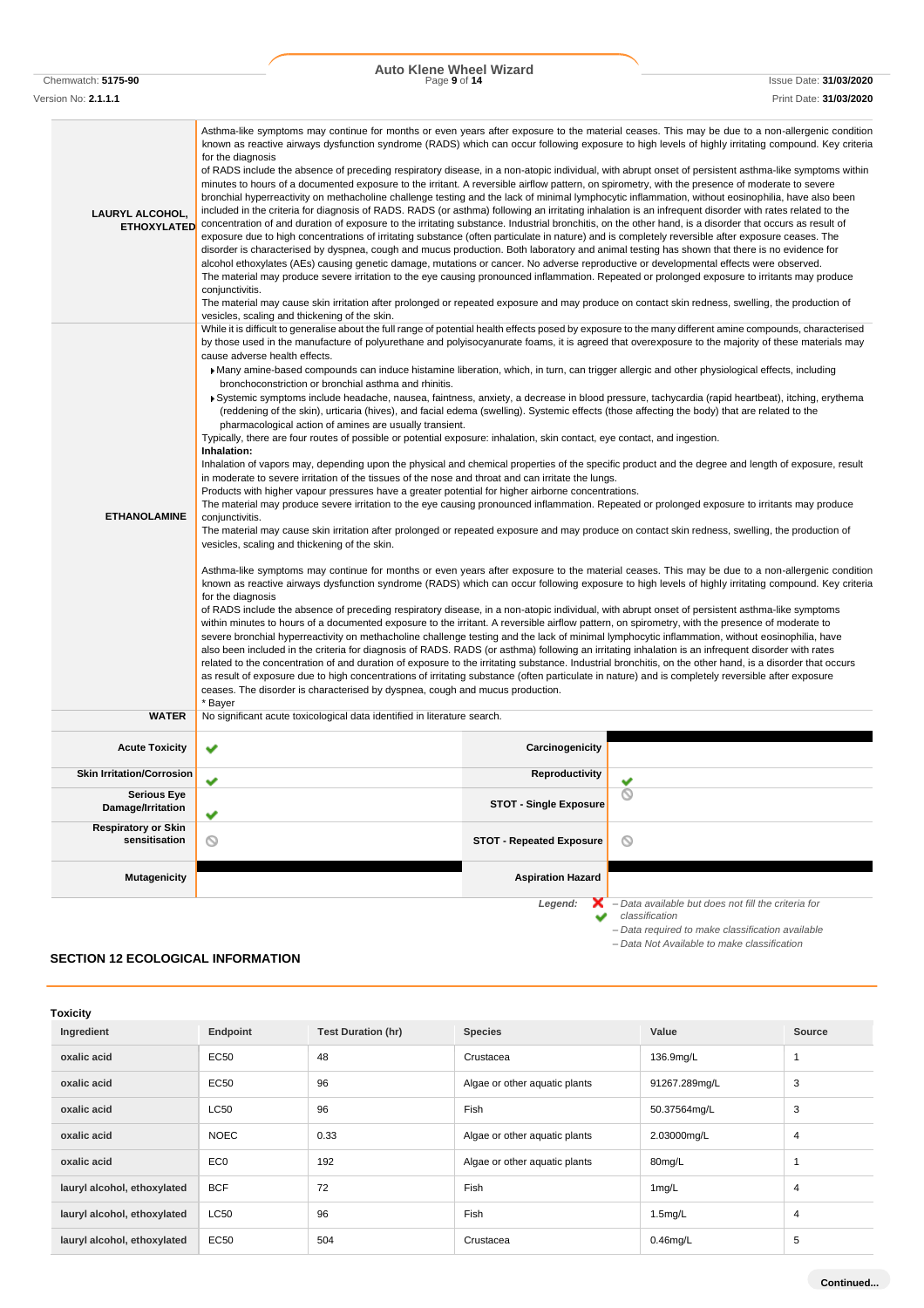# Chemwatch: **5175-90** Page **10** of **14** Issue Date: **31/03/2020 Auto Klene Wheel Wizard**

| Version No: 2.1.1.1         |             |     |                                                                                                                                                                                                                                                                                        |                      | Print Date: 31/03/2020 |
|-----------------------------|-------------|-----|----------------------------------------------------------------------------------------------------------------------------------------------------------------------------------------------------------------------------------------------------------------------------------------|----------------------|------------------------|
| lauryl alcohol, ethoxylated | <b>NOEC</b> | 504 | Crustacea                                                                                                                                                                                                                                                                              | $0.24$ mg/L          | 5                      |
| lauryl alcohol, ethoxylated | <b>EC50</b> | 72  | Algae or other aquatic plants                                                                                                                                                                                                                                                          | 2.05963mg/L          | $\overline{2}$         |
| ethanolamine                | <b>LC50</b> | 96  | Fish                                                                                                                                                                                                                                                                                   | $=75$ mg/L           | -1                     |
| ethanolamine                | EC50        | 48  | Crustacea                                                                                                                                                                                                                                                                              | 32.6 <sub>mq/L</sub> | $\overline{2}$         |
| ethanolamine                | <b>NOEC</b> | 504 | Crustacea                                                                                                                                                                                                                                                                              | $0.85$ mg/L          | $\overline{2}$         |
| ethanolamine                | EC50        | 72  | Algae or other aquatic plants                                                                                                                                                                                                                                                          | $2.1 \text{mg/L}$    | $\overline{2}$         |
| ethanolamine                | EC50        | 72  | Algae or other aquatic plants                                                                                                                                                                                                                                                          | ca.2.5mg/L           | 2                      |
| water                       | EC50        | 384 | Crustacea                                                                                                                                                                                                                                                                              | 199.179mg/L          | 3                      |
| water                       | EC50        | 96  | Algae or other aquatic plants                                                                                                                                                                                                                                                          | 8768.874mg/L         | 3                      |
| water                       | <b>LC50</b> | 96  | Fish                                                                                                                                                                                                                                                                                   | 897.520mg/L          | 3                      |
| Legend:                     | $V3.12 -$   |     | Extracted from 1. IUCLID Toxicity Data 2. Europe ECHA Registered Substances - Ecotoxicological Information - Aquatic Toxicity 3. EPIWIN Suite<br>Aquatic Toxicity Data (Estimated) 4. US EPA, Ecotox database - Aquatic Toxicity Data 5. ECETOC Aquatic Hazard Assessment Data 6. NITE |                      |                        |

*Bioconcentration Data 7. METI (Japan) - Bioconcentration Data 8. Vendor Data* Harmful to aquatic organisms, may cause long-term adverse effects in the aquatic environment.

Do NOT allow product to come in contact with surface waters or to intertidal areas below the mean high water mark. Do not contaminate water when cleaning equipment or disposing of equipment wash-waters.

Wastes resulting from use of the product must be disposed of on site or at approved waste sites.

*(Japan) -*

**Ecotoxicity:**

The tolerance of water organisms towards pH margin and variation is diverse. Recommended pH values for test species listed in OECD guidelines are between 6.0 and almost 9. Acute testing with fish showed 96h-LC50 at about pH 3.5

For Oxalic Acid and Oxalate Salts:

Atmospheric Fate: If released to the atmosphere, removal from air via wet deposition, dry deposition, and photolysis is likely to occur.

Terrestrial Fate: If released to soil, oxalic acid at pH 5 - 9 will be in the form of the oxalate ion and is expected to leach in soil. Photolysis and biodegradation are expected to be an important fate processes. It has not been determined whether the oxalate ion will adsorb to sediment or soil more strongly than its estimated Koc value indicates.

Aquatic Fate: If released to water, oxalic acid / oxalates will not volatilize, adsorb to sediment, bioconcentrate in aquatic organisms, oxidize or hydrolyze. Oxalic acid, however, may act as a leaching agent for those metals that form soluble oxalate complexes, including aluminum and iron. Oxalic acid is not expected to bioconcentrate in aquatic organisms. Prevent, by any means available, spillage from entering drains or water

courses. **DO NOT** discharge into sewer or waterways.

### **Persistence and degradability**

| Ingredient                       | Persistence: Water/Soil                   | Persistence: Air |  |  |  |
|----------------------------------|-------------------------------------------|------------------|--|--|--|
| oxalic acid                      | LOW                                       | LOW              |  |  |  |
| lauryl alcohol, ethoxylated      | LOW                                       | LOW              |  |  |  |
| ethanolamine                     | LOW                                       | LOW              |  |  |  |
| water                            | LOW                                       | LOW              |  |  |  |
| <b>Bioaccumulative potential</b> |                                           |                  |  |  |  |
| Ingredient                       | <b>Bioaccumulation</b>                    |                  |  |  |  |
| oxalic acid                      | LOW (LogKOW = $-1.7365$ )                 |                  |  |  |  |
| lauryl alcohol, ethoxylated      | LOW (LogKOW = $3.6722$ )                  |                  |  |  |  |
| ethanolamine                     | LOW (LogKOW = $-1.31$ )                   |                  |  |  |  |
| water                            | LOW (LogKOW = $-1.38$ )                   |                  |  |  |  |
| <b>Mobility in soil</b>          |                                           |                  |  |  |  |
| Ingredient                       | <b>Mobility</b>                           |                  |  |  |  |
| oxalic acid                      | HIGH (KOC = 1.895)                        |                  |  |  |  |
| lauryl alcohol, ethoxylated      | LOW ( $KOC = 10$ )                        |                  |  |  |  |
| ethanolamine                     | $HIGH (KOC = 1)$                          |                  |  |  |  |
| water                            | LOW ( $KOC = 14.3$ )                      |                  |  |  |  |
|                                  | <b>SECTION 13 DISPOSAL CONSIDERATIONS</b> |                  |  |  |  |

**Waste treatment methods**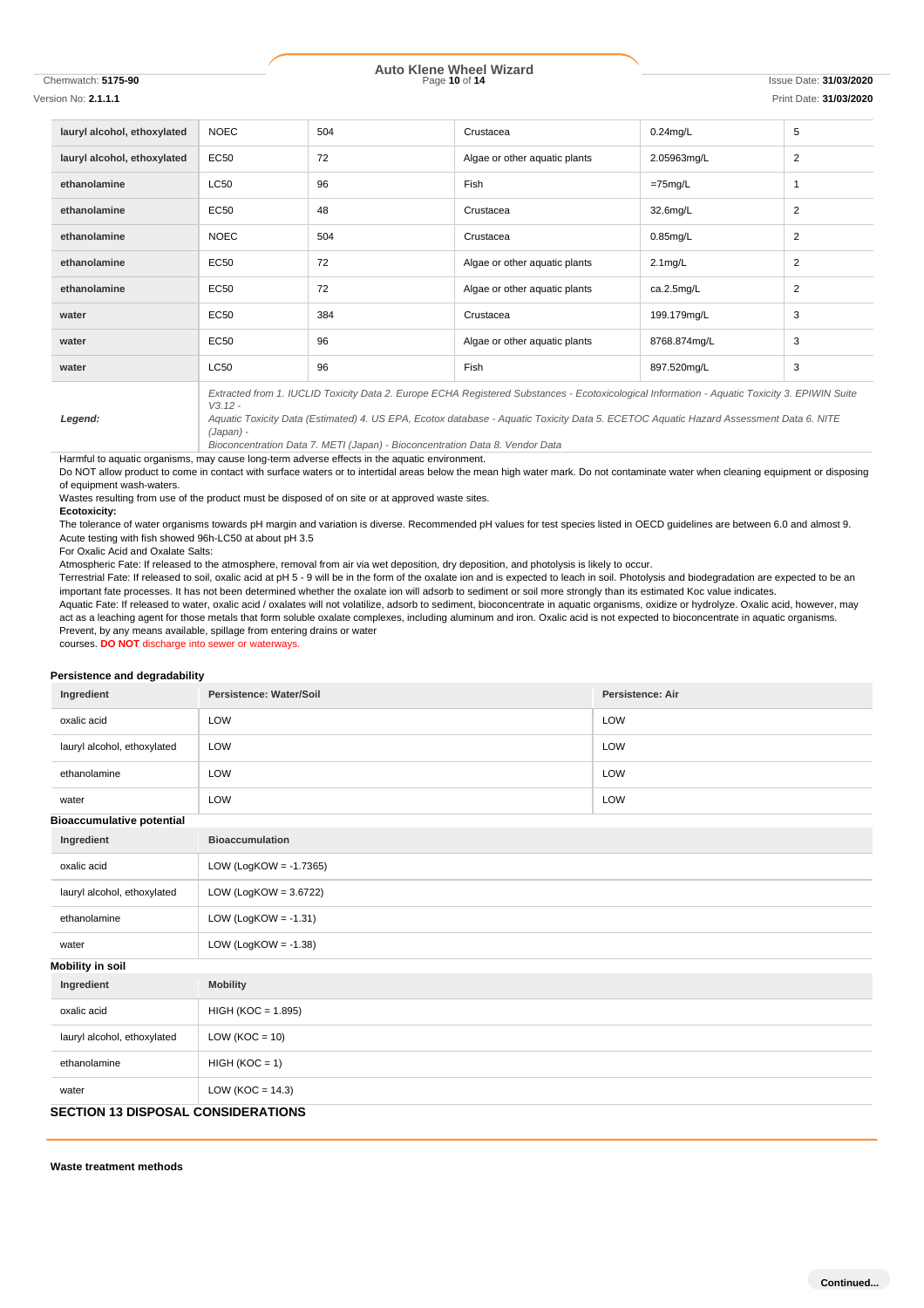# Chemwatch: **5175-90** Page **11** of **14** Issue Date: **31/03/2020 Auto Klene Wheel Wizard**

| Version No: 2.1.1.1                    | Print Date: 31/03/2020                                                                                                                                                                                                                                                                                                                                                                                                                                                                                                                                                                                                                                                                                                                                                                                                                                                                                                                                                                                                                                                                                                                                                                                                                                                                                                                                                                                                                                                                                                                                                                                                                                                                                                                                                                                                                                                                                                                                                                                                                                                                                                                                                                                                                                                                                                                                                                                                                                                       |
|----------------------------------------|------------------------------------------------------------------------------------------------------------------------------------------------------------------------------------------------------------------------------------------------------------------------------------------------------------------------------------------------------------------------------------------------------------------------------------------------------------------------------------------------------------------------------------------------------------------------------------------------------------------------------------------------------------------------------------------------------------------------------------------------------------------------------------------------------------------------------------------------------------------------------------------------------------------------------------------------------------------------------------------------------------------------------------------------------------------------------------------------------------------------------------------------------------------------------------------------------------------------------------------------------------------------------------------------------------------------------------------------------------------------------------------------------------------------------------------------------------------------------------------------------------------------------------------------------------------------------------------------------------------------------------------------------------------------------------------------------------------------------------------------------------------------------------------------------------------------------------------------------------------------------------------------------------------------------------------------------------------------------------------------------------------------------------------------------------------------------------------------------------------------------------------------------------------------------------------------------------------------------------------------------------------------------------------------------------------------------------------------------------------------------------------------------------------------------------------------------------------------------|
| <b>Product / Packaging</b><br>disposal | Containers may still present a chemical hazard/ danger when empty.<br>Return to supplier for reuse/ recycling if possible.<br>Otherwise:<br>If container can not be cleaned sufficiently well to ensure that residuals do not remain or if the container cannot be used to store the same<br>product, then puncture containers, to prevent re-use, and bury at an authorised landfill.<br>» Where possible retain label warnings and SDS and observe all notices pertaining to the product.<br>Legislation addressing waste disposal requirements may differ by country, state and/ or territory. Each user must refer to laws operating in their<br>area. In some areas, certain wastes must be tracked.<br>A Hierarchy of Controls seems to be common - the user should investigate:<br>$\triangleright$ Reduction $\triangleright$<br>Reuse<br>$\triangleright$ Recycling<br>Disposal (if all else fails)<br>This material may be recycled if unused, or if it has not been contaminated so as to make it unsuitable for its intended use. If it has been contaminated,<br>it may be possible to reclaim the product by filtration, distillation or some other means. Shelf life considerations should also be applied in making<br>decisions of this type.<br>Note that properties of a material may change in use, and recycling or reuse may not always be appropriate.<br>. DO NOT allow wash water from cleaning or process equipment to enter drains.<br>It may be necessary to collect all wash water for treatment before disposal.<br>In all cases disposal to sewer may be subject to local laws and regulations and these should be considered<br>first. • Where in doubt contact the responsible authority.<br>Recycle wherever possible.<br>Consult manufacturer for recycling options or consult local or regional waste management authority for disposal if no suitable treatment or<br>disposal facility can be identified.<br>Freat and neutralise at an approved treatment plant. Treatment should involve: Neutralisation with soda-ash or soda-lime followed by: burial in<br>a land-fill specifically licenced to accept chemical and / or pharmaceutical wastes or Incineration in a licenced apparatus (after admixture with<br>suitable combustible<br>material).<br>Decontaminate empty containers with 5% aqueous sodium hydroxide or soda ash, followed by water. Observe all label safequards until<br>containers are cleaned and destroyed. |

**SECTION 14 TRANSPORT INFORMATION**

| <b>Labels Required</b>               |                                                                                               |  |
|--------------------------------------|-----------------------------------------------------------------------------------------------|--|
|                                      |                                                                                               |  |
| <b>Marine Pollutant</b>              | <b>NO</b>                                                                                     |  |
| <b>HAZCHEM</b>                       | 2X                                                                                            |  |
| Land transport (ADG)                 |                                                                                               |  |
| <b>UN number</b>                     | 1760                                                                                          |  |
| Packing group                        | $\,$ II                                                                                       |  |
| <b>UN proper shipping</b><br>name    | CORROSIVE LIQUID, N.O.S. (contains oxalic acid)                                               |  |
| Environmental<br>hazard              | Not Applicable                                                                                |  |
| <b>Transport hazard</b><br>class(es) | Class<br>8<br>Not Applicable<br>Subrisk                                                       |  |
| Special precautions for<br>user      | Special provisions<br>274<br>Limited quantity<br>1L                                           |  |
| Air transport (ICAO-IATA / DGR)      |                                                                                               |  |
| <b>UN number</b>                     | 1760                                                                                          |  |
| Packing group                        | $\,$ H $\,$                                                                                   |  |
| UN proper shipping<br>name           | Corrosive liquid, n.o.s. * (contains oxalic acid)                                             |  |
| Environmental<br>hazard              | Not Applicable                                                                                |  |
| <b>Transport hazard</b><br>class(es) | 8<br><b>ICAO/IATA Class</b><br>ICAO / IATA Subrisk<br>Not Applicable<br>8L<br><b>ERG Code</b> |  |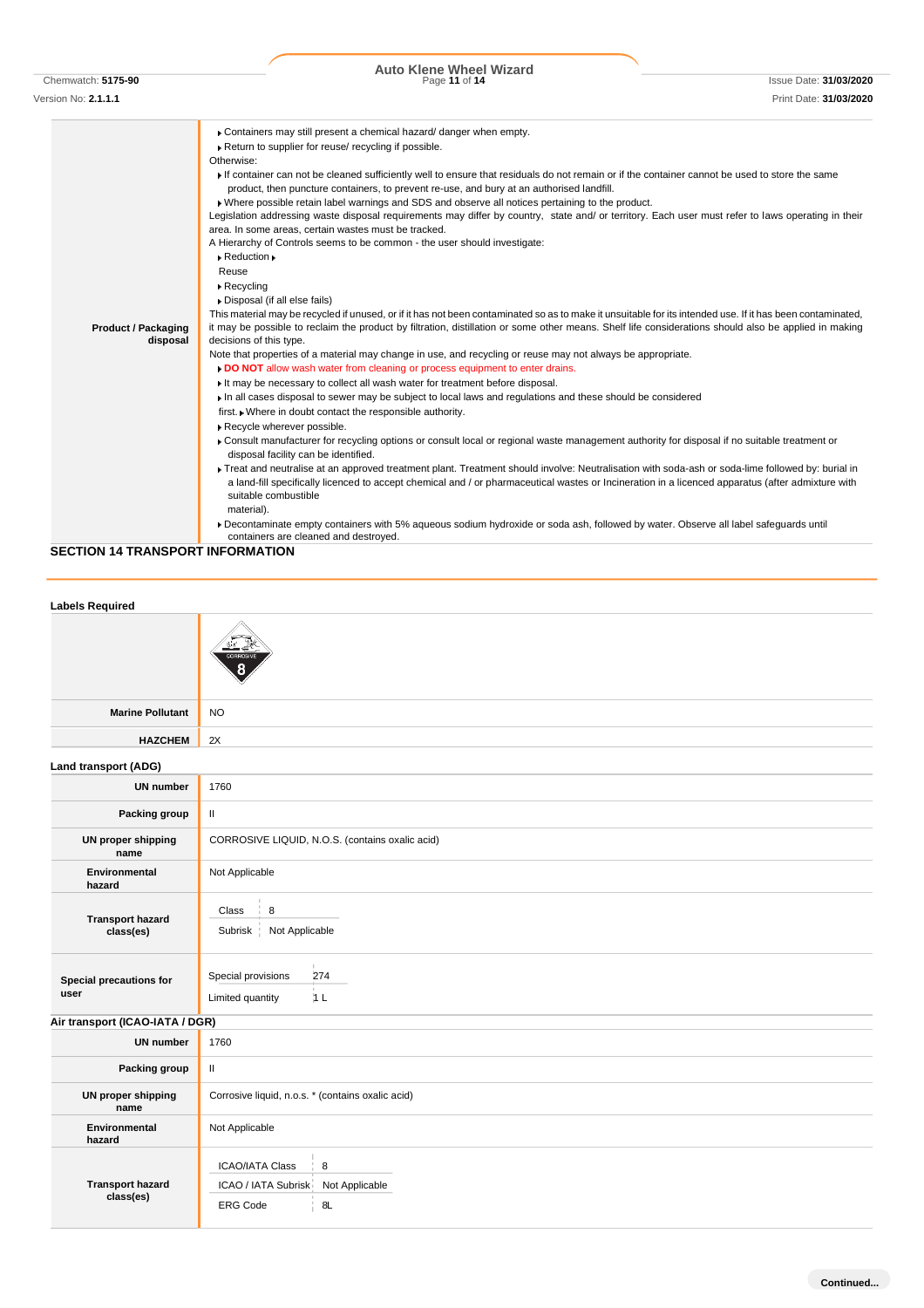**Special precautions for user** Special provisions A3A803 Cargo Only Packing Instructions 855 Cargo Only Maximum Qty / Pack 30 L Passenger and Cargo Packing Instructions 851 Passenger and Cargo Maximum Qty / Pack 1 L Passenger and Cargo Limited Quantity Packing InstructionsY840 Passenger and Cargo Limited Maximum Qty / Pack 0.5L

|--|

| <b>UN number</b>                     | 1760                                                                                  |
|--------------------------------------|---------------------------------------------------------------------------------------|
| Packing group                        | Ш                                                                                     |
| UN proper shipping<br>name           | CORROSIVE LIQUID, N.O.S. (contains oxalic acid)                                       |
| Environmental<br>hazard              | Not Applicable                                                                        |
| <b>Transport hazard</b><br>class(es) | <b>IMDG Class</b><br>$\frac{1}{2}$ 8<br>IMDG Subrisk   Not Applicable                 |
| Special precautions for<br>user      | $F-A, S-B$<br><b>EMS Number</b><br>Special provisions 274<br>Limited Quantities   1 L |

**Transport in bulk according to Annex II of MARPOL and the IBC code** Not Applicable

## **SECTION 15 REGULATORY INFORMATION**

### **Safety, health and environmental regulations / legislation specific for the substance or mixture**

**OXALIC ACID(144-62-7) IS FOUND ON THE FOLLOWING REGULATORY LISTS** Australia Exposure Standards Australia Hazardous Substances Information System - Consolidated Lists Australia Inventory of Chemical Substances (AICS) **LAURYL ALCOHOL, ETHOXYLATED(9002-92-0) IS FOUND ON THE FOLLOWING REGULATORY LISTS** Australia Inventory of Chemical Substances (AICS) **ETHANOLAMINE(141-43-5) IS FOUND ON THE FOLLOWING REGULATORY LISTS** Australia Exposure Standards Australia Hazardous Substances Information System - Consolidated Lists Australia Inventory of Chemical Substances (AICS) **WATER(7732-18-5) IS FOUND ON THE FOLLOWING REGULATORY LISTS** Australia Inventory of Chemical Substances (AICS)

**National Inventory Status**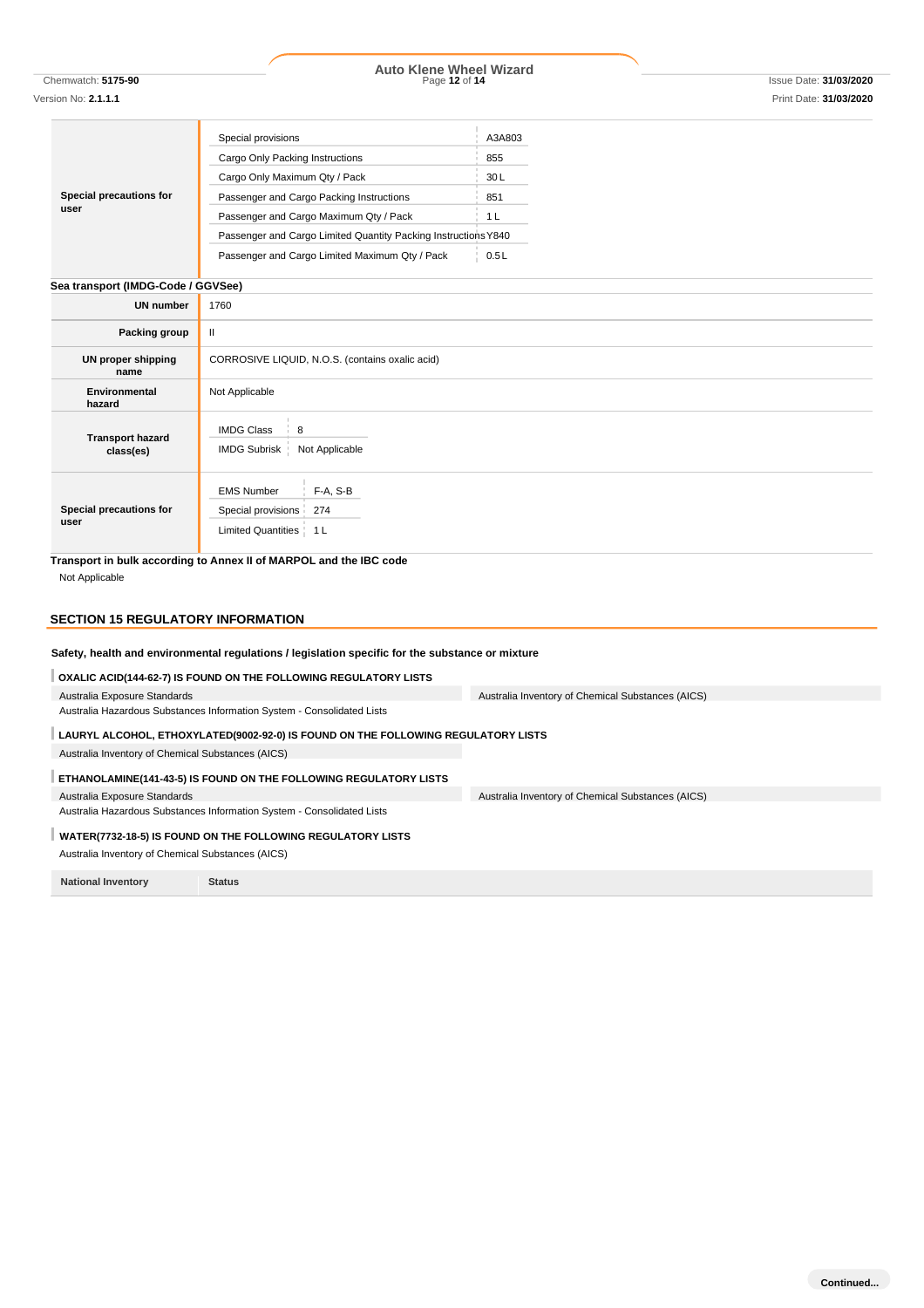Chemwatch: **5175-90** Page **13** of **14** Issue Date: **31/03/2020**

| Version No: <b>2.1.1.1</b>              | Print Date: 31/03/2020                                                                                                                                                                       |
|-----------------------------------------|----------------------------------------------------------------------------------------------------------------------------------------------------------------------------------------------|
| Australia - AICS                        | Y                                                                                                                                                                                            |
| Canada - DSL                            | Y                                                                                                                                                                                            |
| Canada - NDSL                           | N (lauryl alcohol, ethoxylated; ethanolamine; water; oxalic acid)                                                                                                                            |
| China - IECSC                           | Y                                                                                                                                                                                            |
| Europe - EINEC / ELINCS /<br><b>NLP</b> | Y                                                                                                                                                                                            |
| Japan - ENCS                            | N (water)                                                                                                                                                                                    |
| Korea - KECI                            | Y                                                                                                                                                                                            |
| New Zealand - NZIoC                     | Y                                                                                                                                                                                            |
| Philippines - PICCS                     | Y                                                                                                                                                                                            |
| <b>USA - TSCA</b>                       | Y                                                                                                                                                                                            |
| Legend:                                 | $Y = All$ ingredients are on the inventory<br>$N = Not$ determined or one or more ingredients are not on the inventory and are not exempt from listing(see specific ingredients in brackets) |

### **SECTION 16 OTHER INFORMATION**

### **Other information**

## **Ingredients with multiple cas numbers**

| Name                        | :AS No                |
|-----------------------------|-----------------------|
| lauryl alcohol, ethoxylated | 12789-47-8, 9002-92-0 |

Classification of the preparation and its individual components has drawn on official and authoritative sources as well as independent review by the Chemwatch Classification committee using available literature references.

A list of reference resources used to assist the committee may be found at:

www.chemwatch.net

The SDS is a Hazard Communication tool and should be used to assist in the Risk Assessment. Many factors determine whether the reported Hazards are Risks in the workplace or other settings. Risks may be determined by reference to Exposures Scenarios. Scale of use, frequency of use and current or available engineering controls must be considered.